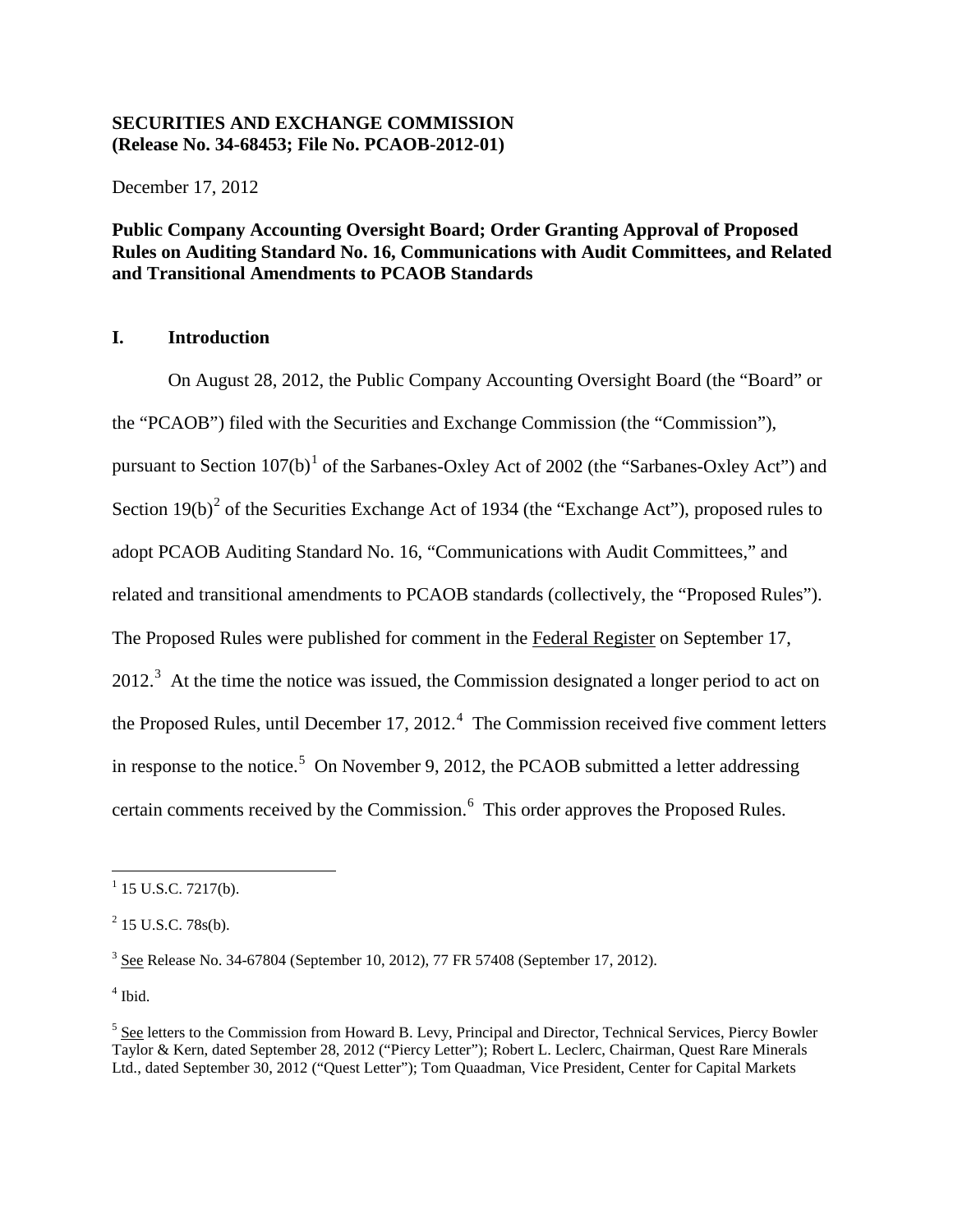### **II. Description of the Proposed Rules**

Auditing Standard No. 16 will supersede PCAOB interim auditing standard AU section 380, "Communication with Audit Committees" ("AU sec. 380"), and interim auditing standard AU section 310, "Appointment of the Independent Auditor" ("AU sec. 310"). Auditing Standard No. 16 retains or enhances existing audit committee communication requirements, incorporates SEC auditor communication requirements set forth in Rule 2-0[7](#page-1-0) of Regulation S-X,<sup>7</sup> provides a definition of the term 'audit committee' for issuers and non-issuers, and adds new communication requirements that are generally linked to performance requirements set forth in other PCAOB auditing standards.

Auditing Standard No. 16 requires the auditor to establish an understanding of the terms of the audit engagement with the audit committee. This requirement aligns the auditing standard with the provision of the Exchange Act, as amended by the Sarbanes-Oxley Act, that requires the audit committee of listed companies to be responsible for the appointment of the external auditor.<sup>[8](#page-1-1)</sup> Additionally, Auditing Standard No. 16 requires the auditor to record the terms of the engagement in an engagement letter and to have the engagement letter executed by the appropriate party or parties on behalf of the company and determine that the audit committee has acknowledged and agreed to the terms.

<span id="page-1-0"></span> $7$  17 CFR 210.2-07.

Competitiveness, U.S. Chamber of Commerce, dated October 5, 2012 ("Chamber Letter"); Deloitte & Touche LLP, dated October 5, 2012 ("Deloitte Letter"); and Cindy M. Fornelli, Executive Director of the Center for Audit Quality, dated October 9, 2012 ("CAQ Letter").

<sup>&</sup>lt;sup>6</sup> See letter to the Commission from the PCAOB, dated November 9, 2012.

<span id="page-1-1"></span><sup>&</sup>lt;sup>8</sup> See Section 10A(m) of the Exchange Act, as added by Section 301 of the Sarbanes-Oxley Act.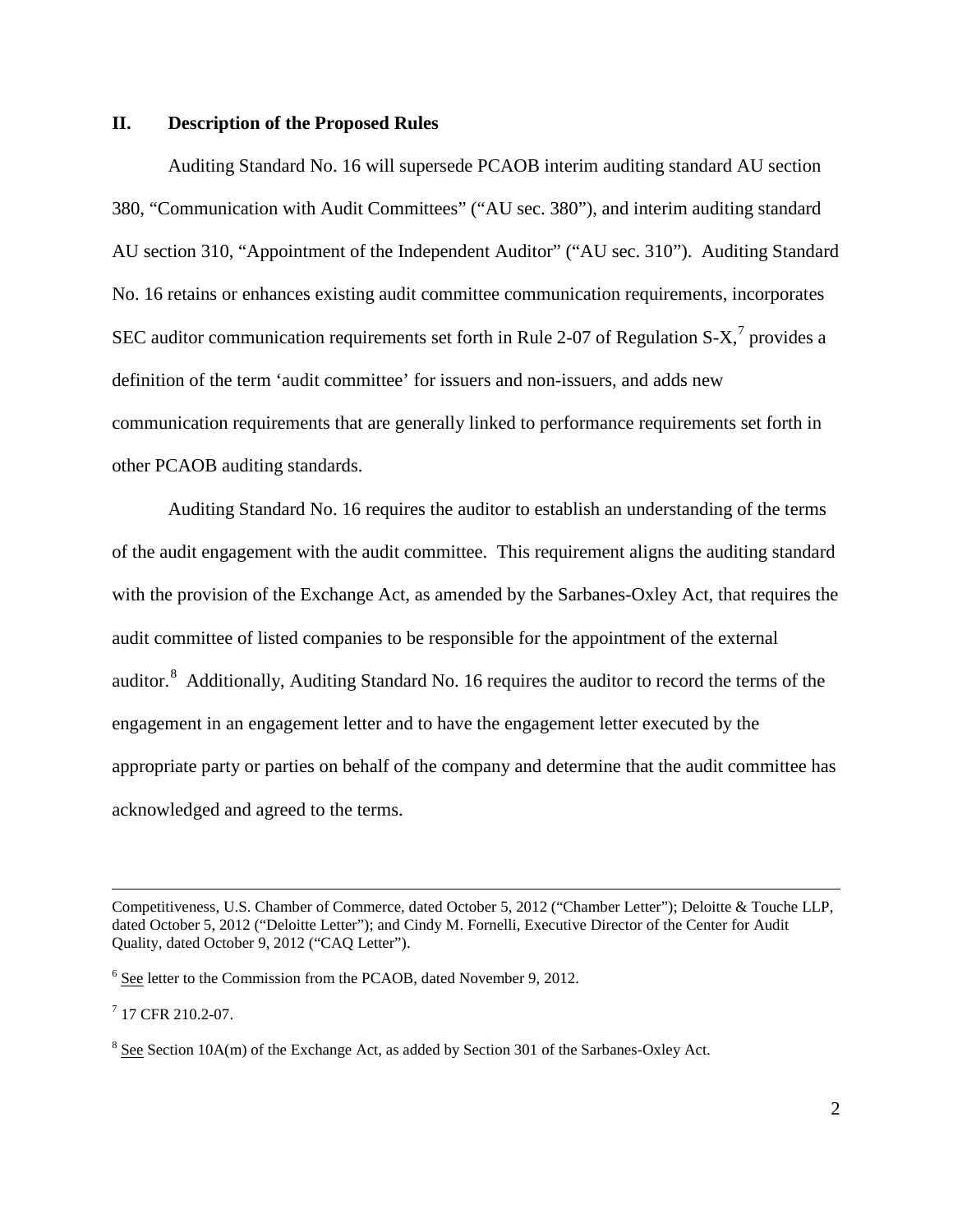Auditing Standard No. 16 requires the communications with the audit committee to occur before the issuance of the audit report. The standard requires auditors to communicate, among other matters, the following to audit committees:

- Certain matters regarding the company's accounting policies, practices, and estimates (consistent with Rule 2-07 of Regulation S-X);
- The auditor's evaluation of the quality of the company's financial reporting;
- Information related to significant unusual transactions, including the business rationale for such transactions;
- An overview of the overall audit strategy, including timing of the audit, significant risks the auditor identified, and significant changes to the planned audit strategy or identified risks;
- Information about the nature and extent of specialized skill or knowledge needed in the audit, the extent of the planned use of internal auditors, company personnel or other third parties, and other independent public accounting firms, or other persons not employed by the auditor that are involved in the audit;
- Difficult or contentious matters for which the auditor consulted outside the engagement team;
- The auditor's evaluation of going concern;
- Expected departures from the auditor's standard report; and
- Other matters arising from the audit that are significant to the oversight of the company's financial reporting process, including complaints or concerns regarding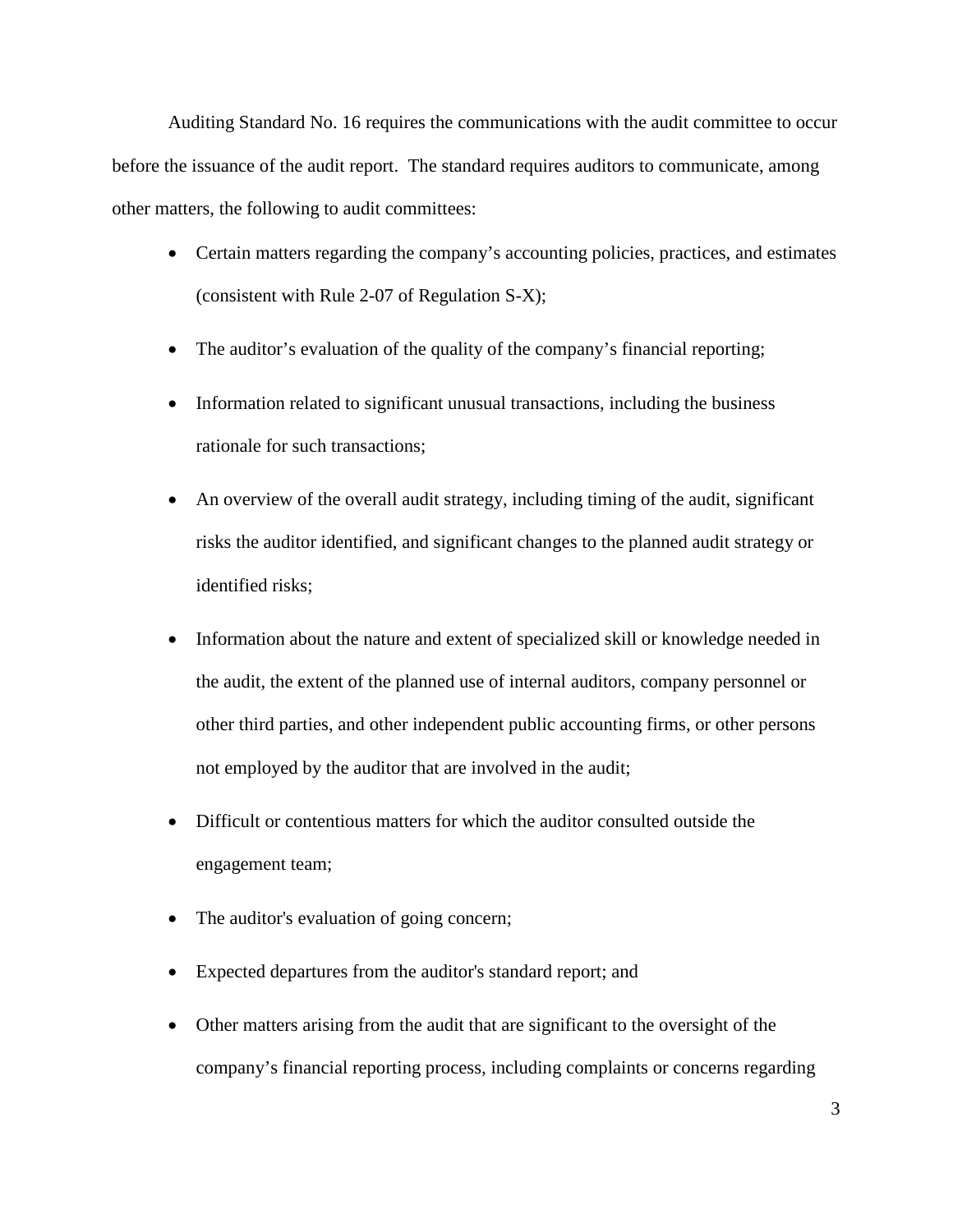accounting or auditing matters that have come to the auditor's attention during the audit.

Auditing Standard No. 16 retains from AU sec. 380 the option for auditors to communicate to audit committees either orally or in writing, unless otherwise specified in the standard. The auditor is required to document the communications in the work papers, regardless of whether the communications take place orally or in writing.

As part of the Proposed Rules, the Board adopted conforming amendments to several PCAOB standards, including PCAOB interim auditing standard AU sec. 722, "Interim Financial Information." In addition to the conforming amendments, the Board adopted transitional amendments to AU sec. 380 so that audit committee communications would continue to be required in audits of all SEC-registered broker-dealers in the event PCAOB standards become applicable to broker-dealer audits prior to the effective date of Auditing Standard No. 16.

The PCAOB has proposed application of its Proposed Rules to audits of all issuers, including audits of emerging growth companies (" $EGCs$ "),  $9$  and the Proposed Rules also would apply to audits of SEC-registered brokers and dealers if the Commission subsequently determines to make PCAOB standards applicable to such audits.<sup>[10](#page-3-1)</sup> The Proposed Rules would be effective for audits of financial statements with fiscal years beginning on or after December 15, 2012. The transitional amendments to AU sec. 380 would be effective for the periods that PCAOB standards become applicable to audits of SEC-registered brokers and dealers, as

<span id="page-3-0"></span><sup>&</sup>lt;sup>9</sup> The term "emerging growth company" is defined in Section  $3(a)(80)$  of the Exchange Act.

<span id="page-3-1"></span> $10$  The Commission proposed requiring application of PCAOB standards to audits for brokers and dealers in Release No. 34-64676 (June 15, 2011).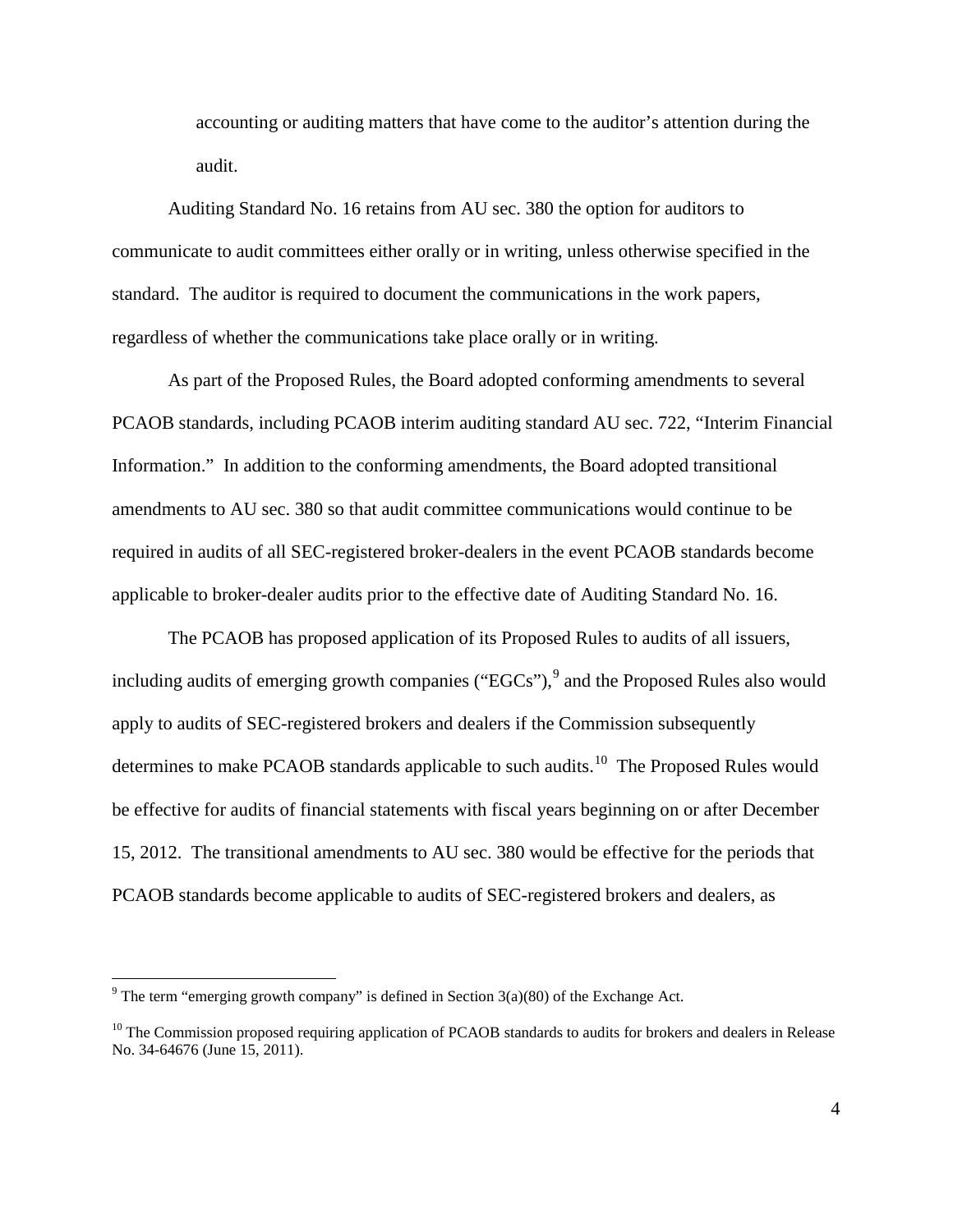designated by the Commission, if the effective date of the application of PCAOB standards occurs prior to the effective date of Auditing Standard No. 16.

### **III. Comment Letters and the PCAOB's Responses**

As noted above, the Commission received five comment letters concerning the Proposed Rules. Two commenters expressed unqualified support for the Proposed Rules, and cited a link between Auditing Standard No. 16 and investor protection.<sup>[11](#page-4-0)</sup> One of these commenters expressed its view that the matters Auditing Standard No. 16 requires auditors to communicate to audit committees are commensurate with, and supportive of, the important role audit committees have in serving the interests of investors through oversight of financial reporting and the audit process.<sup>12</sup> The other commenter cited its belief that adoption of Auditing Standard No. 16 is in the public interest and contributes to investor protection because it establishes requirements that enhance the relevance, timeliness, and quality of communications between auditors and audit committees.[13](#page-4-2) 

One of these commenters also expressed unqualified support for the application of the proposed rules to audits of EGCs and stated its belief that investors in public companies of all sizes are entitled to the same level of protection, including the protection provided by improved communications between auditors and audit committees. [14](#page-4-3) This commenter also cited the following points in support of its view:

<span id="page-4-0"></span><sup>&</sup>lt;sup>11</sup> See CAQ Letter and Deloitte Letter.

<span id="page-4-1"></span><sup>&</sup>lt;sup>12</sup> See Deloitte Letter.

<span id="page-4-2"></span><sup>&</sup>lt;sup>13</sup> See CAQ Letter.

<span id="page-4-3"></span><sup>&</sup>lt;sup>14</sup> See CAO Letter.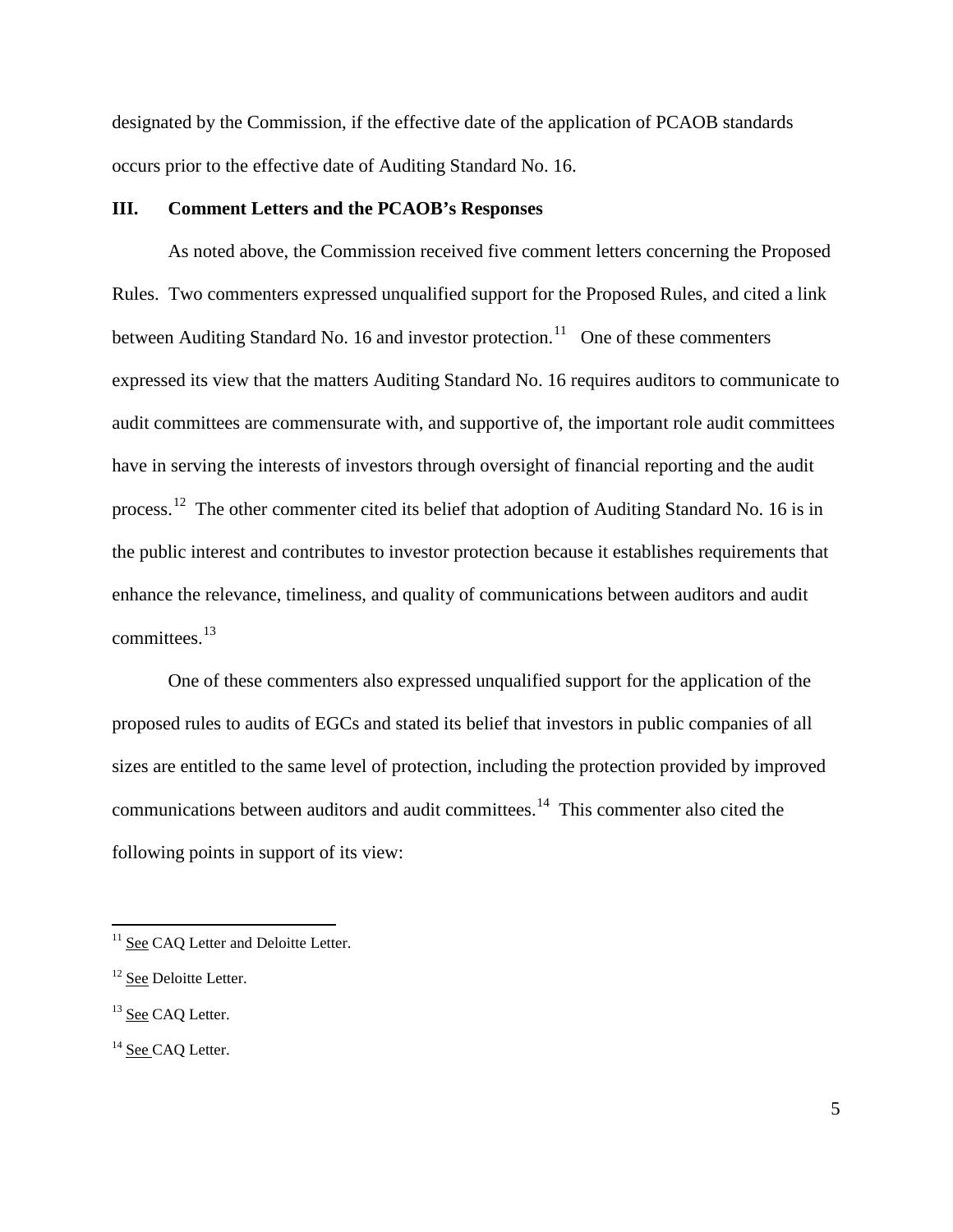- *Auditing Standard No. 16 will foster improved financial reporting*. The commenter believes improved financial reporting reduces information asymmetry and should increase the efficiency of capital allocation, thereby fostering capital formation. The commenter also believes this may be particularly important for EGCs, which may need to access the capital markets more regularly than more established companies.
- *Bifurcation of the requirements would be confusing as to the level of investor protection an investor is receiving*. The commenter believes that applying Auditing Standard No. 16 to audits of EGCs would avoid bifurcation of the rules applied to the preparation and audit of public company financial statements. The commenter also believes that having different sets of rules for different categories of public companies makes it more difficult for investors to know what rules governed the preparation and audit of a given set of financial statements.

Three commenters raised questions and concerns about the Proposed Rules and their proposed application. These matters relate to: (1) application of the Proposed Rules to audits of foreign private issuers ("FPIs");<sup>[15](#page-5-0)</sup> (2) application of Auditing Standard No. 16 to audits of broker-dealers; (3) the role of management in communicating matters to the audit committee that are also the subject of Auditing Standard No. 16; (4) the specificity of the requirements in Auditing Standard No. 16; (5) potential regulatory conflicts; (6) convergence of auditing

<span id="page-5-0"></span><sup>&</sup>lt;sup>15</sup> The term "foreign private issuer" is defined in Exchange Act Rule 3b-4(c) [17 CFR 240.3b-4(c)]. A foreign private issuer means any foreign issuer other than a foreign government except an issuer that meets the following conditions: (1) more than 50 percent of the issuer's outstanding voting securities are directly or indirectly held of record by residents of the United States; and (2) any of the following: (i) the majority of the executive officers or directors are United States citizens or residents; (ii) more than 50 percent of the assets of the issuer are located in the United States; or (iii) the business of the issuer is administered principally in the United States.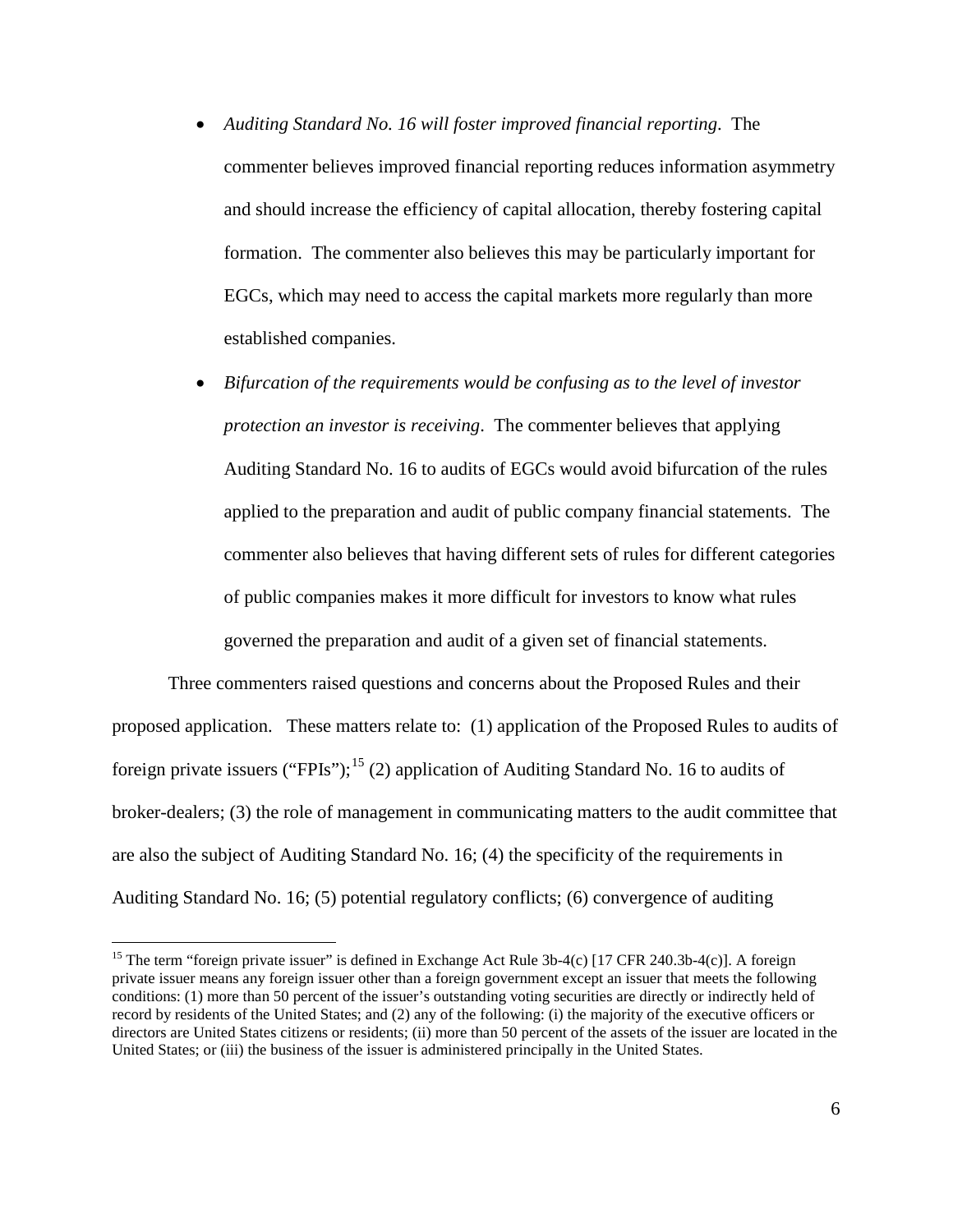standards; and (7) the PCAOB's analysis supporting its proposal that the Proposed Rules apply to audits of EGCs (the "PCAOB's EGC analysis").

### 1. Audits of FPIs

One commenter requested clarification as to whether or not the Proposed Rules would apply to audits of issuers that are  $FPIs<sup>16</sup>$ . The commenter stated that it was not seeking relief, solely clarity. In response to the commenter's request, the Commission notes that under the Sarbanes-Oxley Act, the PCAOB's auditing and other professional standards apply to audits of issuers.<sup>[17](#page-6-1)</sup> There is no exception for issuers that are FPIs, and the PCAOB did not propose to create an exclusion. Accordingly, the Proposed Rules, consistent with other auditing standards adopted by the PCAOB, will apply to audits of FPIs.

#### 2. Audits of broker-dealers

One commenter requested more clarity about to whom the required Auditing Standard No. 16 audit committee communications should be made in situations when a broker-dealer does not have a board of directors or audit committee.<sup>[18](#page-6-2)</sup> The commenter also recommended that the PCAOB make clear that the required communications should not be made to a chief financial officer or similar officer, but rather a chief executive officer. The commenter raised similar comments in connection with the PCAOB's own solicitation for comments on the Proposed Rules. The PCAOB revised Auditing Standard No. 16 in response to this comment, which was also raised by other commenters. The PCAOB revised the definition of audit committee with

<span id="page-6-0"></span><sup>&</sup>lt;sup>16</sup> See Quest Letter.

<span id="page-6-1"></span><sup>&</sup>lt;sup>17</sup> See Sections  $101(c)(2)$  and  $103(a)(1)$  of the Sarbanes-Oxley Act.

<span id="page-6-2"></span><sup>&</sup>lt;sup>18</sup> See Chamber Letter.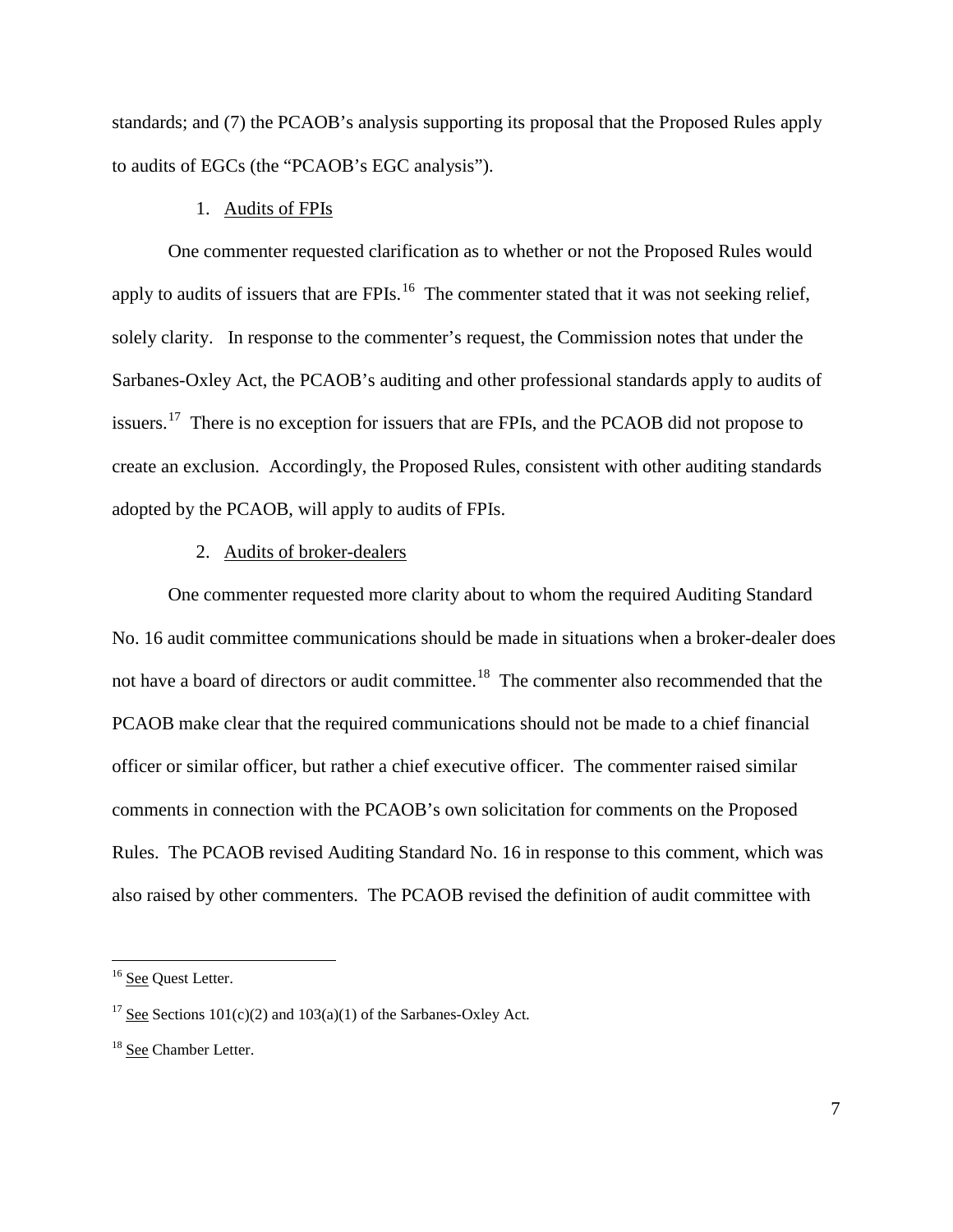respect to non-issuers such that, if a non-issuer broker-dealer did not have a board of directors or audit committee, the required communications would be directed to the person(s) identified by the auditor as responsible for overseeing the accounting and financial reporting processes of the company.

However, the definition was not revised to exclude from the definition of audit committee those persons with oversight responsibility who also have management responsibilities for the preparation of the financial statements of the company. In its adopting release, the PCAOB stated that for non-issuers with no existing audit committee or board of directors (or equivalent body), the auditor would be expected to identify senior persons at the company who have decision-making authority and responsibility to oversee the accounting and financial reporting processes of the company and audits of the financial statements, and to make the required communications to those persons.<sup>[19](#page-7-0)</sup> The PCAOB provided examples and stated that if all persons identified by the auditor as having responsibility for oversight of the company's accounting and financial reporting processes and audits also have management responsibilities for the preparation of the financial statements, then the auditor could also make the communications specified in the standard to other individuals at the company (e.g., the chief executive officer or others in charge of the company's operations and performance, who may benefit from the communications). The Commission does not find the PCAOB's response to be unreasonable.

The commenter also requested that the PCAOB clarify to whom audit committee communications should be made when a broker-dealer is a subsidiary of an entity that has an

<span id="page-7-0"></span> $19$  See PCAOB Release No. 2012-004 (August 15, 2012), pg. A4-3.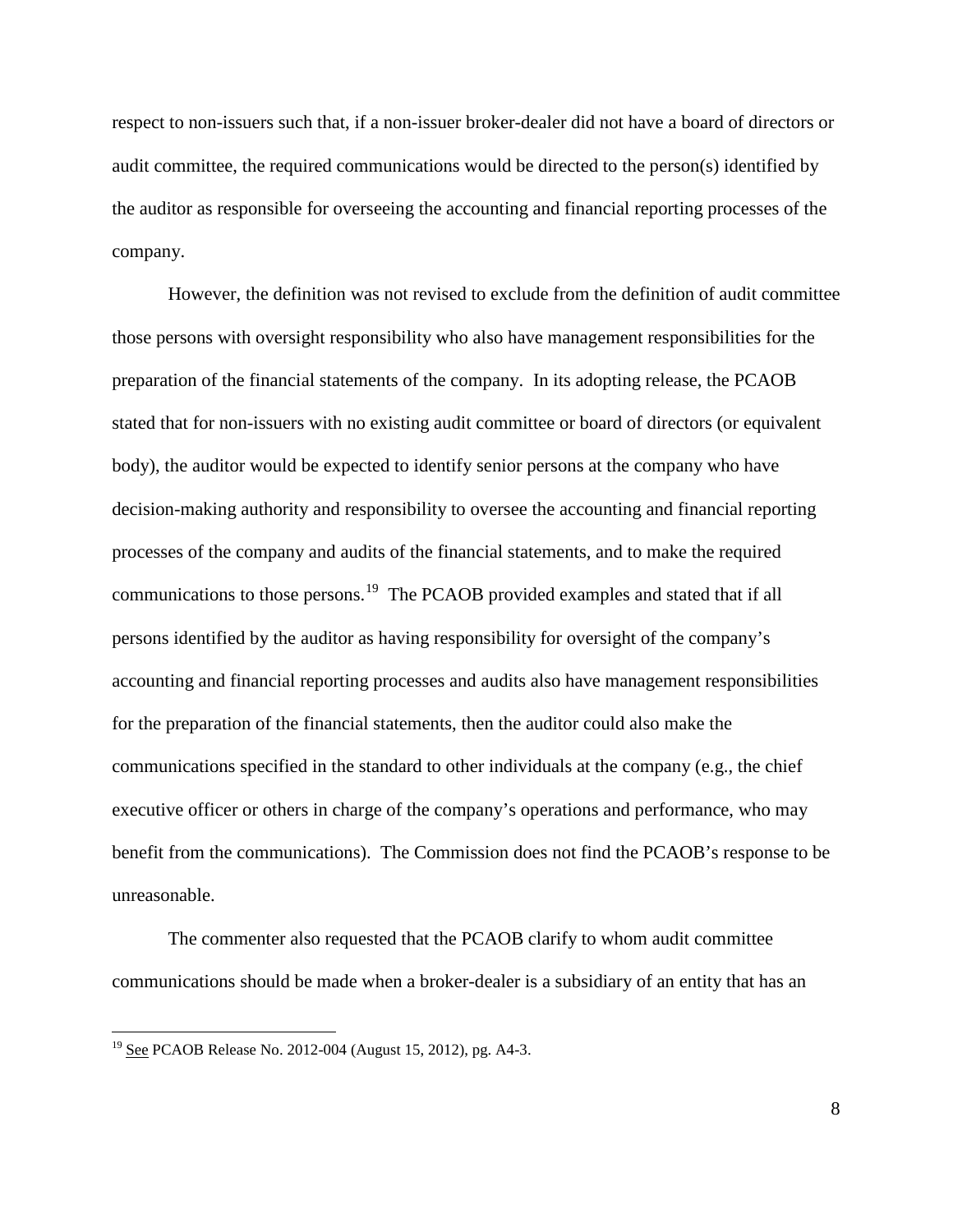audit committee.<sup>[20](#page-8-0)</sup> The PCAOB addressed this comment in its adopting release as well. In that release, the PCAOB observed that some commenters suggested that the standard should clarify to whom the auditor should communicate when the company is a subsidiary of another entity. The PCAOB stated that Auditing Standard No. 16 does not require communication outside the governance structure of the audited entity because the standard designates the appropriate party to receive the auditor communications within the audited entity.<sup>[21](#page-8-1)</sup> The PCAOB also stated that if directed by the audit client, or if the auditor otherwise deems it appropriate, the auditor could also communicate to a parent company audit committee or equivalent body. The Commission does not find the PCAOB's response to be unreasonable.

### 3. The role of management in communicating matters to the audit committee

One commenter repeated concerns expressed in letters to the PCAOB during the PCAOB's proposal stages that Auditing Standard No. 16 appears to shift inappropriately from management to auditors the primary responsibility to communicate to audit committees about matters of the selection and identification of significant and critical accounting policies, estimates and significant unusual transactions.<sup>[22](#page-8-2)</sup> The commenter acknowledged that the PCAOB revised Auditing Standard No. 16 in response to this comment, and observed that Auditing Standard No. 16 is not intended to change the requirements of Rule 2-07 of Regulation S-X. However, the commenter believes the Commission should give consideration to its concerns and

<span id="page-8-0"></span> <sup>20</sup> See Chamber Letter.

<span id="page-8-1"></span><sup>&</sup>lt;sup>21</sup> See PCAOB Release No. 202-004 (August 15, 2012), pg. A4-4.

<span id="page-8-2"></span><sup>&</sup>lt;sup>22</sup> See Piercy Letter.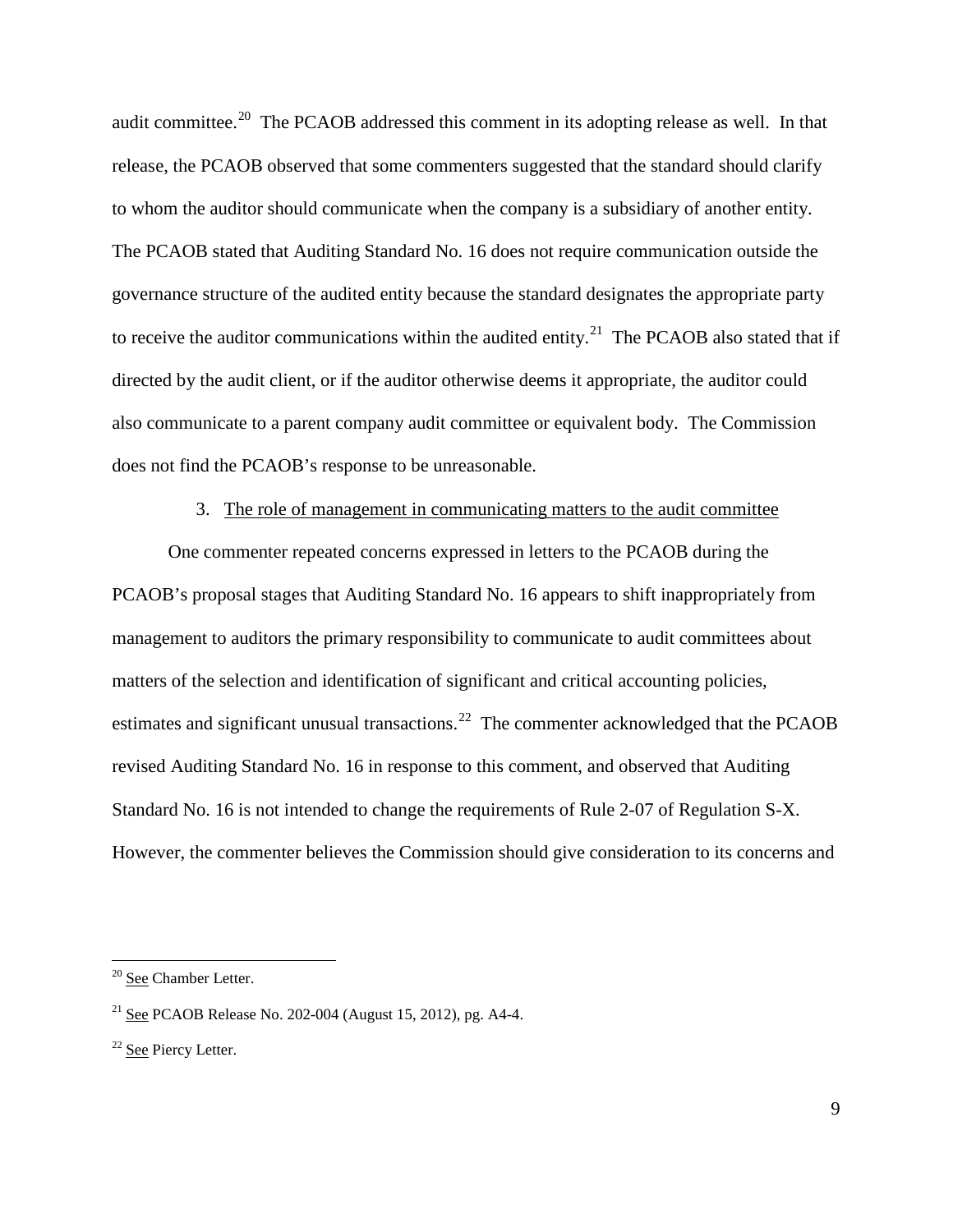make "appropriate revisions" to Rule 2-07 to preserve what the commenter believes is the proper balance among the responsibilities of management, audit committees and auditors.

The Commission has previously considered views similar to those expressed by the commenter. Exchange Act Section 10A(k), as added by Section 204 of the Sarbanes-Oxley Act, directed the Commission to issue rules requiring timely reporting of specific information by auditors to audit committees. In response to this directive, in 2002, the Commission proposed amending Regulation S-X to require each public accounting firm registered with the Board that audits an issuer's financial statements to report, prior to the filing of such report with the Commission, to the issuer or registered investment company's audit committee:  $^{23}$  $^{23}$  $^{23}$ 

(1) All critical accounting policies and practices used by the issuer or registered investment company;

(2) All alternative accounting treatments of financial information within generally accepted accounting principles that have been discussed with management, including the ramifications of the use of such alternative treatments and disclosures and the treatment preferred by the accounting firm; and

(3) Other material written communications between the accounting firm and management of the issuer or registered investment company.

In response to this proposal, some commenters expressed a view that these communications should be the responsibility of management alone, while others expressed a view that both the accountant and management should share the responsibility for informing the audit committee about such matters. In adopting Rule 2-07, the Commission stated that "[w]hile

<span id="page-9-0"></span> $23$  See Release No. 33-8154 (December 2, 2002).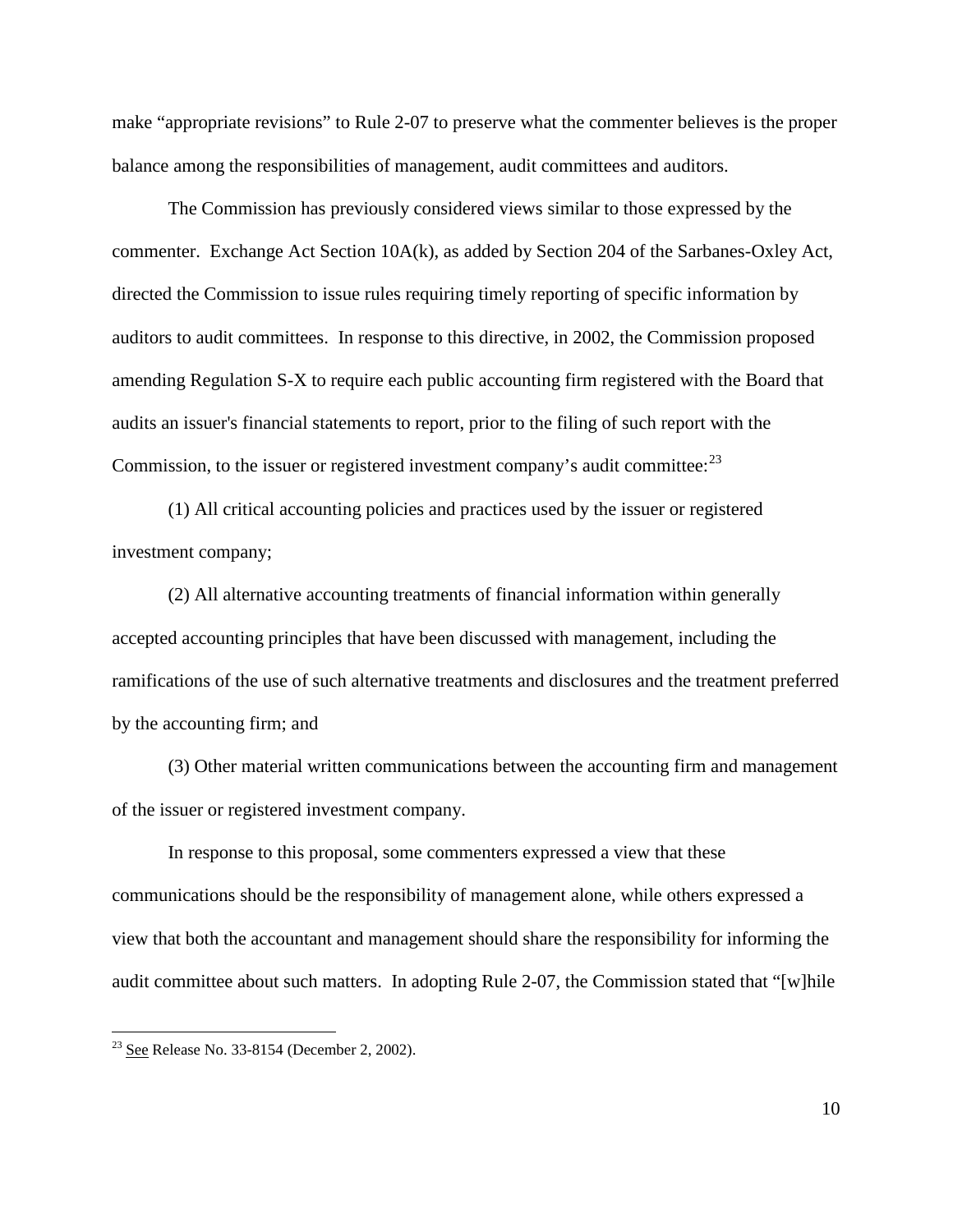we understand that management has the primary responsibility for the information contained in the financial statements, since the accounting firm is retained by the audit committee, we share the view reflected in Section 205 [sic] of the Sarbanes-Oxley Act and current auditing standards, that the accounting firm has a responsibility to communicate certain information to the audit committee."<sup>24</sup> The Commission still holds this view and believes that the communications required by Auditing Standard No. 16 in this regard are appropriate.

Further, the Commission believes that additional changes made by the PCAOB in response to this concern are appropriate and balanced. In its adopting release, the PCAOB observed that in many companies, management might communicate matters involving management's preparation of the company's financial statements and that in many companies, management might communicate these matters or take the lead on communicating these matters to the audit committee. The PCAOB also observed that it does not have the authority to require management to communicate to the audit committee, and that certain communications are mandated by federal securities laws and Commission rules. Because of these factors, Auditing Standard No. 16 clearly recognizes and acknowledges that management might communicate to the audit committee certain matters related to the company's financial statements; and in such circumstances, the auditor does not need to communicate those matters at the same level of detail as management, as long as certain conditions are met, as specified in the standard.

#### 4. Level of specificity of requirements in Auditing Standard No. 16

<span id="page-10-0"></span><sup>&</sup>lt;sup>24</sup> See Release No. 33-8183 (March 27, 2003).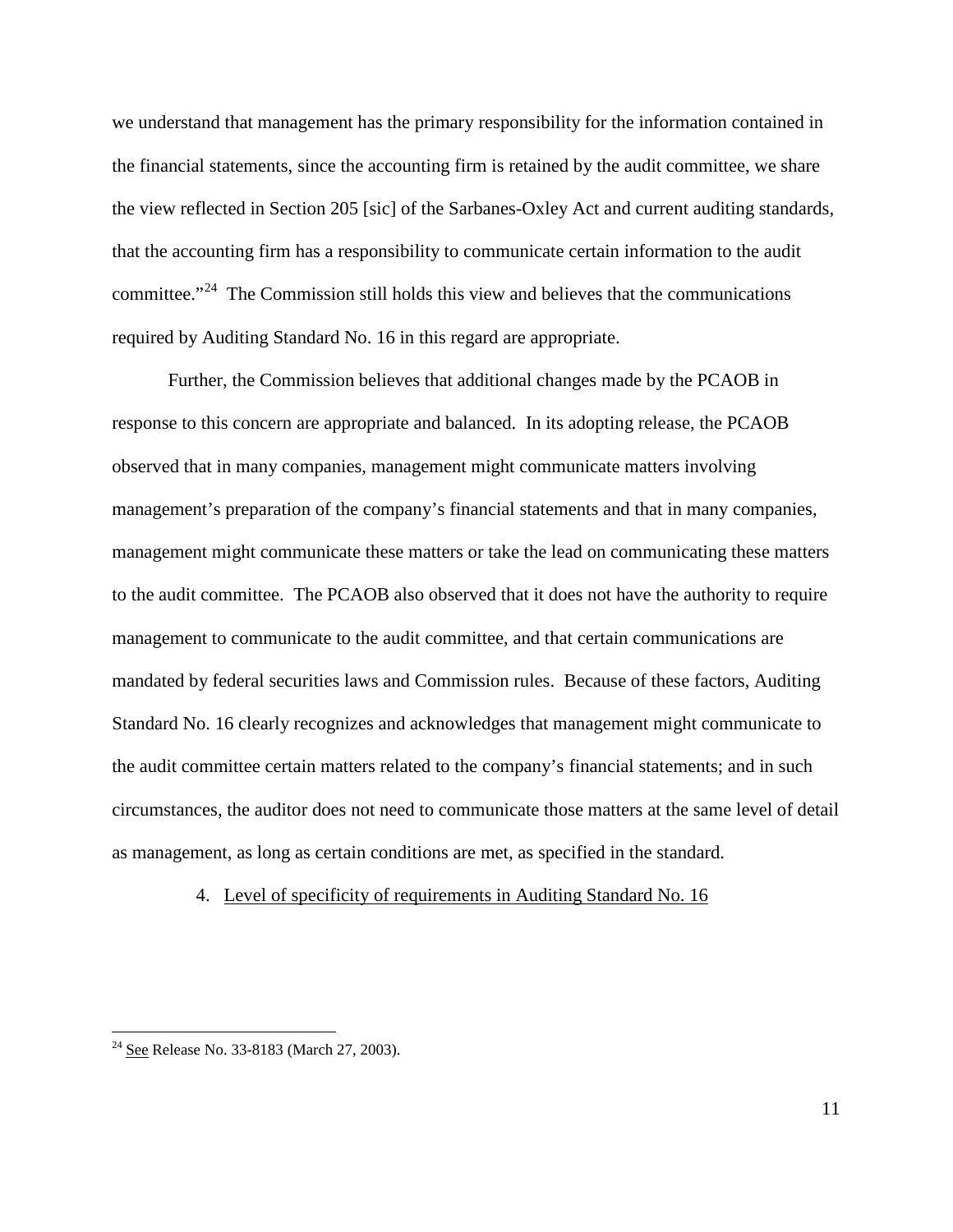One commenter observed that Auditing Standard No. 16 is "prescriptive" in that it contains specific mandatory communication requirements.<sup>25</sup>

The PCAOB addressed this comment in its letter to the Commission. In that letter, the PCAOB stated that its standards, including Auditing Standard No. 16, reflect the fact that a company's size and complexity can affect the risks of material misstatement and that the Proposed Rules are designed to allow auditors to tailor the required communications to the size and level of complexity of a company's operations, accounting practices, and audit issues.

The Commission addressed a similar comment in 2010 in connection with its consideration of rules proposed by the PCAOB to establish new risk assessment standards.<sup>[26](#page-11-1)</sup> The Commission recognizes that there should be an appropriate balance in auditing standards between providing necessary minimum requirements and allowing auditors to apply judgment in determining the nature and extent of audit procedures given the particular circumstances of an individual engagement. The Commission believes that all PCAOB standards should reflect an appropriate balance of requirements and judgments that enables auditors to perform high quality and effective audits and believes the PCAOB's approach in Auditing Standard No. 16 reflects a reasonable balance in this respect.

### 5. Potential regulatory conflicts

One commenter voiced concerns that the Proposed Rules may go outside of the scope of the PCAOB's jurisdiction over the audit and infringe upon the corporate governance

<span id="page-11-0"></span><sup>&</sup>lt;sup>25</sup> See Chamber Letter.

<span id="page-11-1"></span> $26$  See Release No. 34-63606 (December 23, 2010).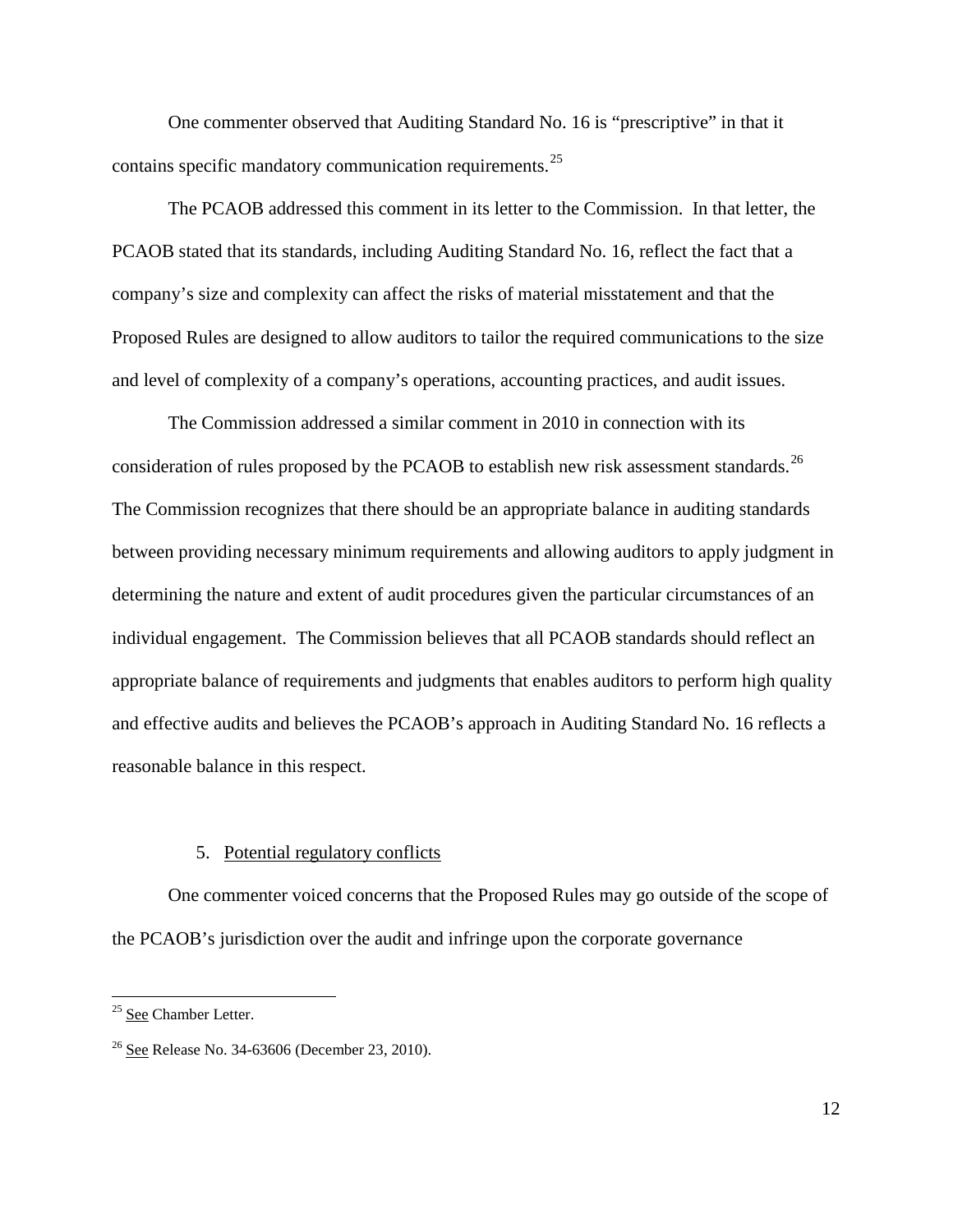responsibilities of the Commission or under applicable state law in overseeing the audit committee.[27](#page-12-0) This commenter asked that the Commission review the Proposed Rules "with an eye towards eliminating any potential regulatory conflict." In considering the Proposed Rules, the Commission does not believe the Proposed Rules create any potential regulatory conflicts. In its adopting release, the PCAOB recognized the scope and limits of its jurisdiction. In one place, the PCAOB states that its definition of audit committee is not intended to conflict with or affect any requirements, or the application of any requirements, under federal law, state law, foreign law, or an entity's governing documents regarding the establishment, approval, or ratification of board of directors or audit committees, or the delegation of responsibilities of such a committee or board;[28](#page-12-1) and in another place, the Board recognized that it does not have the authority to require management to communicate to the audit committee.<sup>[29](#page-12-2)</sup>

### 6. Convergence of auditing standards

One commenter expressed support for the notion of working to achieve one set of global high quality auditing standards through the convergence of PCAOB auditing standards with those of the International Auditing and Assurance Standards Board ("IAASB") and the Auditing Standards Board of the American Institute of Certified Public Accountants ("ASB") and observed that the Proposed Rules do not adequately identify and explain the rationale for differences between the Proposed Rules and the relevant standards of the IAASB and ASB.<sup>30</sup>

The PCAOB has received similar comments in the past, and has observed that:

<span id="page-12-0"></span><sup>&</sup>lt;sup>27</sup> See Chamber Letter.

<span id="page-12-1"></span><sup>&</sup>lt;sup>28</sup> See PCAOB Release No. 202-004 (August 15, 2012), pg. A4-2.

<span id="page-12-2"></span><sup>&</sup>lt;sup>29</sup> See PCAOB Release No. 202-004 (August 15, 2012), pg. 4.

<span id="page-12-3"></span><sup>&</sup>lt;sup>30</sup> See Chamber Letter.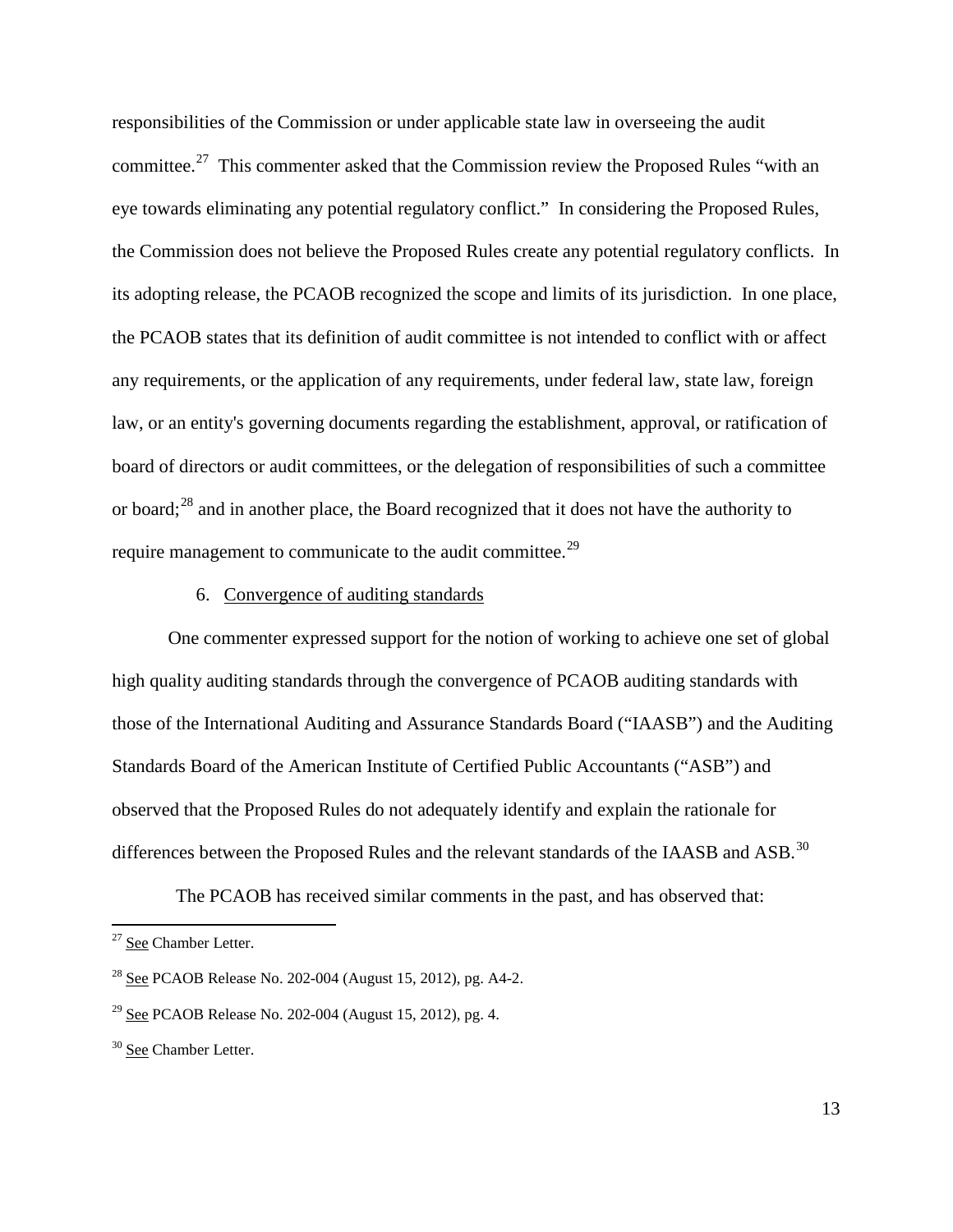[B]ecause the Board's standards must be consistent with the Board's statutory mandate, differences will continue to exist between the Board's standards and the standards of the IAASB and ASB, e.g., when the Board decides to retain an existing requirement in PCAOB standards that is not included in IAASB or ASB standards. Also, certain differences are often necessary for the Board's standards to be consistent with relevant provisions of the federal securities laws or other existing standards or rules of the  $B$ oard.<sup>[31](#page-13-0)</sup>

The Commission also addressed a similar comment in connection with its consideration of the rules proposed by the PCAOB to establish new risk assessment standards.<sup>[32](#page-13-1)</sup> As noted then, the Commission encourages the Board's efforts to consider standards issued by the IAASB and the ASB, and appreciates the reasons why it is reasonable to expect that the Board's standards may appropriately differ from such standards. In this regard, we take note of the efforts the PCAOB has taken in developing the Proposed Rules to consider the work of other standard setters.

#### 7. The PCAOB's EGC request and the Commission's EGC determination

Section  $103(a)(3)(C)$  of the Sarbanes-Oxley Act provides that any additional rules adopted by the PCAOB subsequent to April 5, 2012 do not apply to the audits of EGCs, unless the Commission determines that the application of such additional requirements is necessary or appropriate in the public interest, after considering the protection of investors and whether the action will promote efficiency, competition, and capital formation.<sup>33</sup> Having considered those factors, and as explained further below, the Commission finds that applying the Proposed Rules to audits of EGCs is necessary or appropriate in the public interest.

<span id="page-13-0"></span> $31$  See PCAOB Release No. 2010-004, August 5, 2010, pp. A10-91 - A10-92 (internal footnotes omitted).

<span id="page-13-1"></span><sup>32</sup> See supra note 26.

<span id="page-13-2"></span> $33$  Section 103(a)(3)(C) of the Sarbanes-Oxley Act, as amended by Section 104 of the Jumpstart Our Business Startups Act (the "JOBS Act").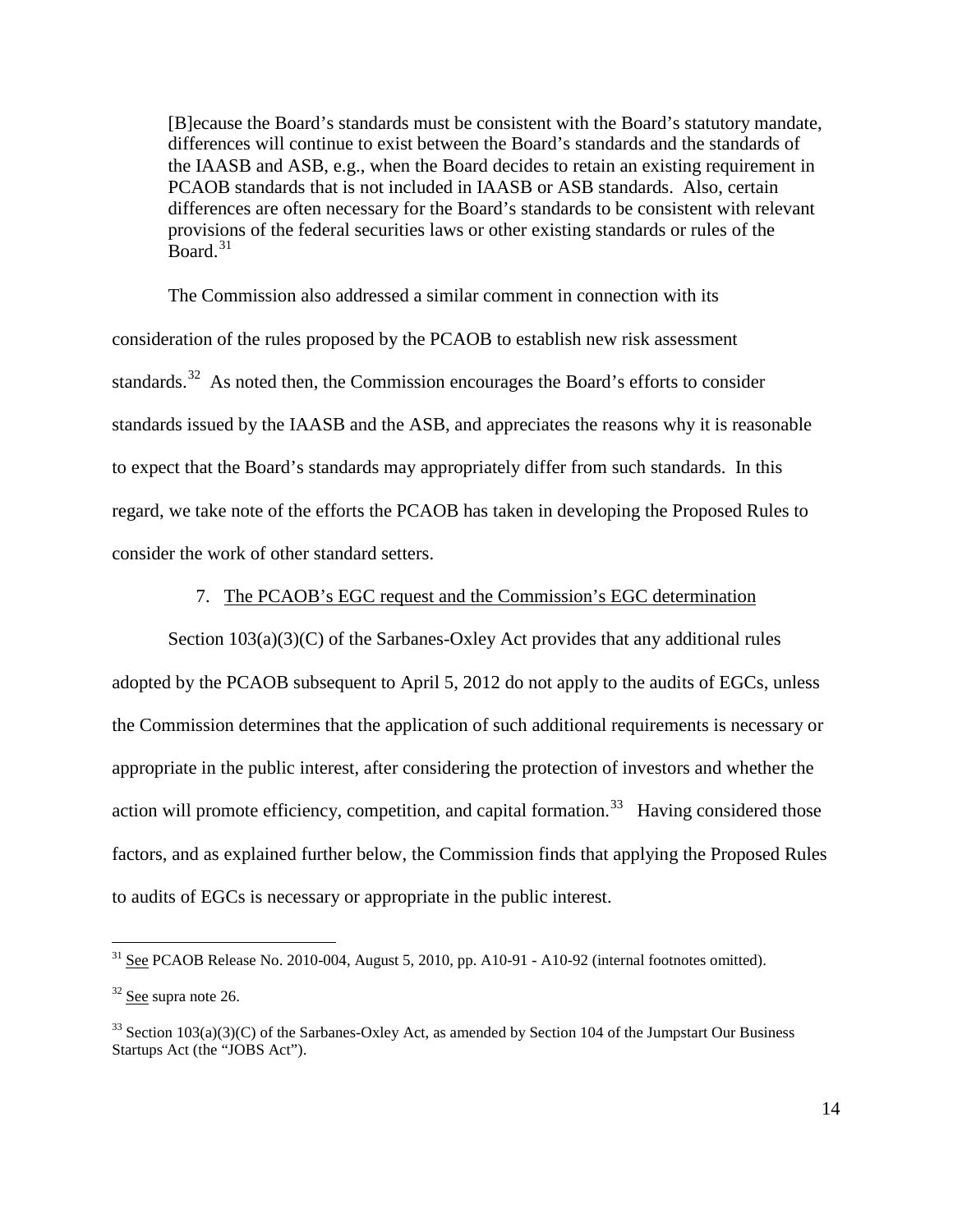The PCAOB adopted Auditing Standard No. 16 on August 15, 2012 for application to audits of all issuers, including EGCs; and the PCAOB requested that the Commission make the determination required by Section  $103(a)(3)(C)$  such that Auditing Standard No. 16 would apply to audits of EGCs. To assist the Commission in making its determination, the PCAOB prepared and submitted to the Commission its own EGC analysis. The PCAOB's EGC analysis includes discussions of: (1) the background of and reasons for the new standard; (2) the PCAOB's approach to developing the new standard, including consideration of alternatives; (3) key changes and improvements from existing audit committee communication requirements; and (4) characteristics of EGCs and economic considerations.

In developing its analysis, the PCAOB compiled data available from entities voluntarily identifying themselves as EGCs in SEC filings. Based on data available to the PCAOB, the Board observed that one key difference between EGCs and other entities appears to be the length of time an EGC has been subject to the reporting requirements under the Exchange Act.<sup>[34](#page-14-0)</sup> The Board also observed that the enhanced audit committee communication requirements of Auditing Standard No. 16 may be of particular benefit to EGCs given that: (1) some EGCs are companies that are relatively new to the SEC reporting process, and may have new audit committee members that may be less familiar with SEC reporting requirements and have relatively more questions regarding how to present their financial statements for SEC reporting purposes; and (2) some EGCs may also be considering, for the first time, initial choices in their accounting policies and practices that could have implications for their financial reporting.<sup>[35](#page-14-1)</sup>

<span id="page-14-0"></span> <sup>34</sup> See 77 Fed. Reg. at 57448.

<span id="page-14-1"></span><sup>&</sup>lt;sup>35</sup> See 77 Fed. Reg. at 57447.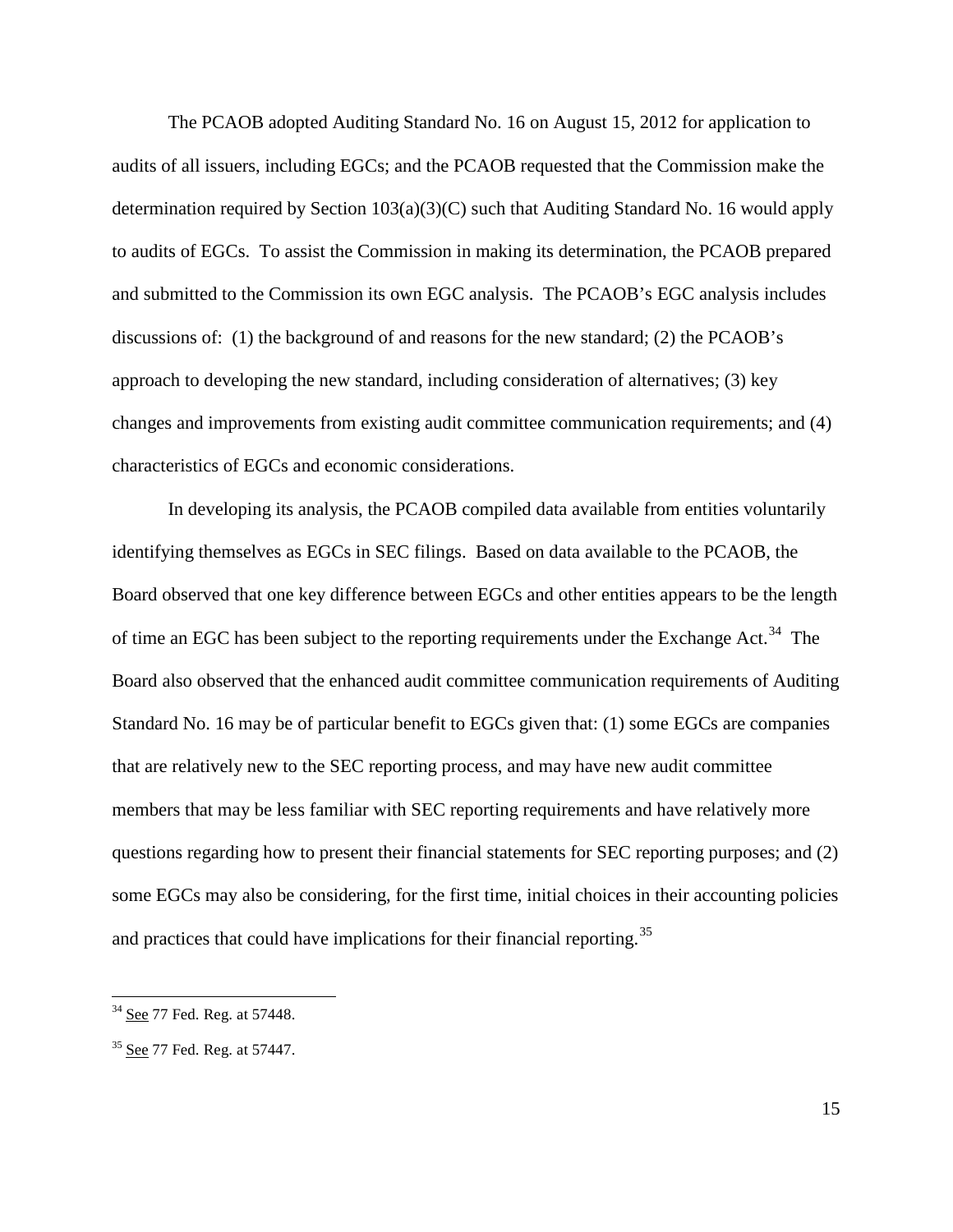The PCAOB's EGC analysis was included in the Commission's public notice soliciting comment on the Proposed Rules. Based on the analysis submitted, the comments received, and the PCAOB's response, we believe the information in the record is sufficient for us to make the EGC determination in relation to this standard. Specifically, the PCAOB's EGC analysis discussed its approach to developing the new standard and its consideration of alternatives, as well as the characteristics of EGCs and economic considerations. The Commission also takes note, in particular, of the PCAOB's overall approach to Auditing Standard No. 16, which was designed to: (1) scale the required communications to the size and complexity of the company being audited; (2) maintain flexibility (e.g., with respect to auditors communicating orally or in writing); (3) minimize duplicative or redundant communications to the audit committee from the auditor and management; (4) focus the communications on the accounting matters that are significant to the auditor and the audit committee; and (5) reduce auditors' search costs (i.e., the costs associated with researching the federal securities laws' and auditing standards' various communication requirements) by providing a list of other PCAOB standards and rules that contain audit committee communication requirements in one place. Moreover, the auditor's requirements under the new standard are focused on communicating the results of audit procedures that the auditor is already required to perform.

One commenter raised concerns about the PCAOB's EGC analysis.<sup>36</sup> This commenter did not assert that any specific aspect of Auditing Standard No. 16 should not apply to audits of EGCs. Rather, the commenter raised several concerns about the substance and form of the

<span id="page-15-0"></span><sup>&</sup>lt;sup>36</sup> See Chamber Letter.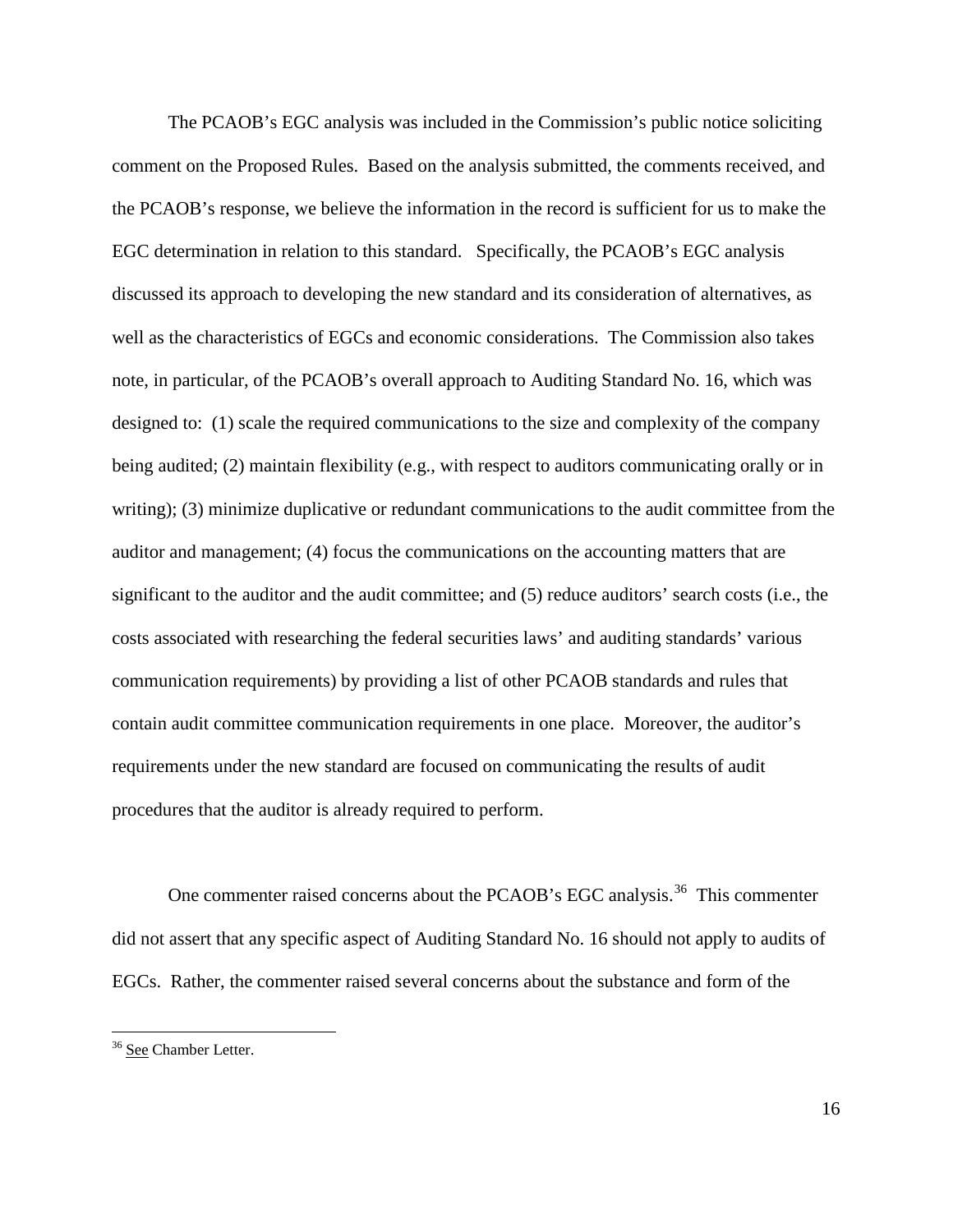PCAOB's EGC analysis and whether it was sufficient to form a basis for the Commission's EGC determination. We discuss each of this commenter's main points, and set forth our responses, separately below.

> • First, the commenter states that because the JOBS Act provides an automatic exemption for EGC audits from any future PCAOB rules, there is a special burden on the Commission to determine that benefits outweigh costs in order to reverse a clear Congressional directive in favor of an exemption.

As noted above, Section  $103(a)(3)(C)$  of the Sarbanes-Oxley Act contains very specific provisions concerning the application of PCAOB rules to audits of EGCs. The statutory text of Section  $103(a)(3)(C)$  demonstrates that where Congress intended to provide EGCs with an absolute exemption from future PCAOB rules, it did so explicitly (e.g., that any future PCAOB rules on mandatory audit firm rotation or an auditor discussion and analysis shall not apply to EGCs audits). By contrast, with respect to other future PCAOB rules, Congress indicated that new requirements may apply to EGCs, but that for them to apply, the Commission needs to make a determination that such application is "necessary or appropriate in the public interest, after considering the protection of investors, and whether the action will promote efficiency, competition, and capital formation." This determination is separate from the existing finding needed to approve a PCAOB proposed rule change under Section 107 of the Sarbanes-Oxley Act that the proposed rule is consistent with the requirements of the Sarbanes-Oxley Act and the securities laws, or is necessary or appropriate in the public interest or for the protection of investors<sup>37</sup>

<span id="page-16-0"></span><sup>&</sup>lt;sup>37</sup> See Section 107(b)(3) of the Sarbanes-Oxley Act. As discussed below, the Commission makes both findings. The Commission makes each finding on its own merits and does not consider either one dependent on the other.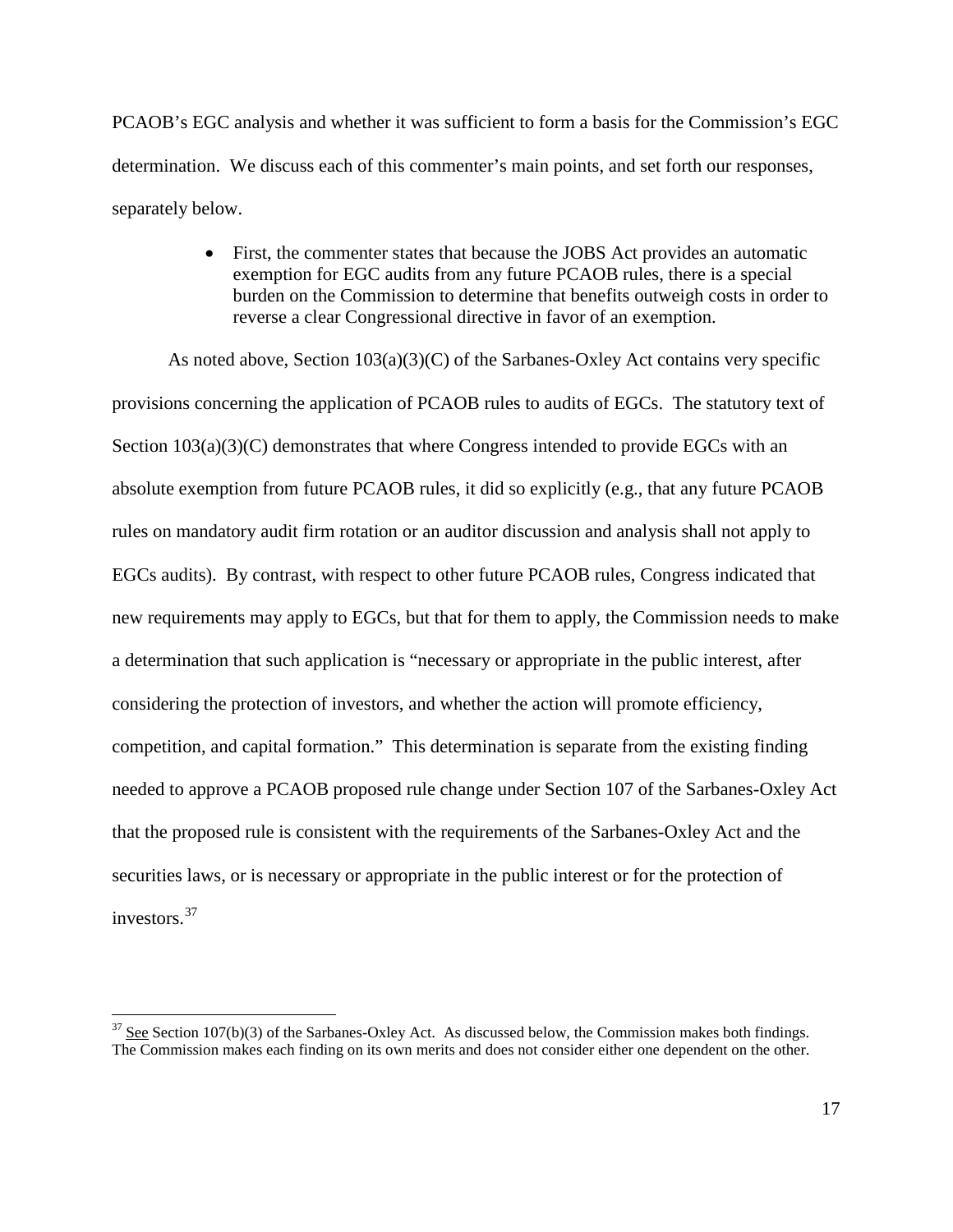Just as the Section 107 finding does not require the Commission to overcome a

"presumption" that a proposed PCAOB rule should be disapproved, the Section 103 EGC determination does not require the Commission to overcome a "presumption" that a PCAOB proposed rule should not apply to audits of EGCs. Rather, in both instances, the statute sets forth a predicate finding that the Commission must make, after considering specified factors, in order for the rule to be approved (section  $107(b)(2)$ ) or for it to apply to EGC audits (Section  $103(a)(3)(C)$ ).

The statutory text of Section 103(a)(3)(C) requires the Commission to *consider* the protection of investors and whether the action will promote efficiency, competition, and capital formation as part of its affirmative *determination* that the application of such additional requirements is necessary or appropriate in the public interest. Plainly this involves considering the economic effects of the Proposed Rules as they relate to efficiency, competition and capital formation.

> • Second, the commenter believes the PCAOB's EGC analysis is "devoid of any semblance of an analysis of the cost of compliance with the rule for all issuers or for EGCs," and asserts that the PCAOB, in its EGC analysis, cited a belief that Auditing Standard No. 16 would be less costly for EGCs.

The PCAOB did provide information regarding potential costs of the proposed rules to issuers, including EGCs. The PCAOB's analysis included qualitative factors that would affect such costs (e.g., nature or complexity of the issuer). As noted above, the PCAOB also provided an analysis of the characteristics of EGCs, including data on the number of issuers that have voluntarily disclosed their EGC status after enactment of the JOBS Act. In its analysis, the PCAOB noted that EGCs vary widely in size, and noted that one key difference between EGCs and other entities appears to be the length of time an EGC has been subject to the reporting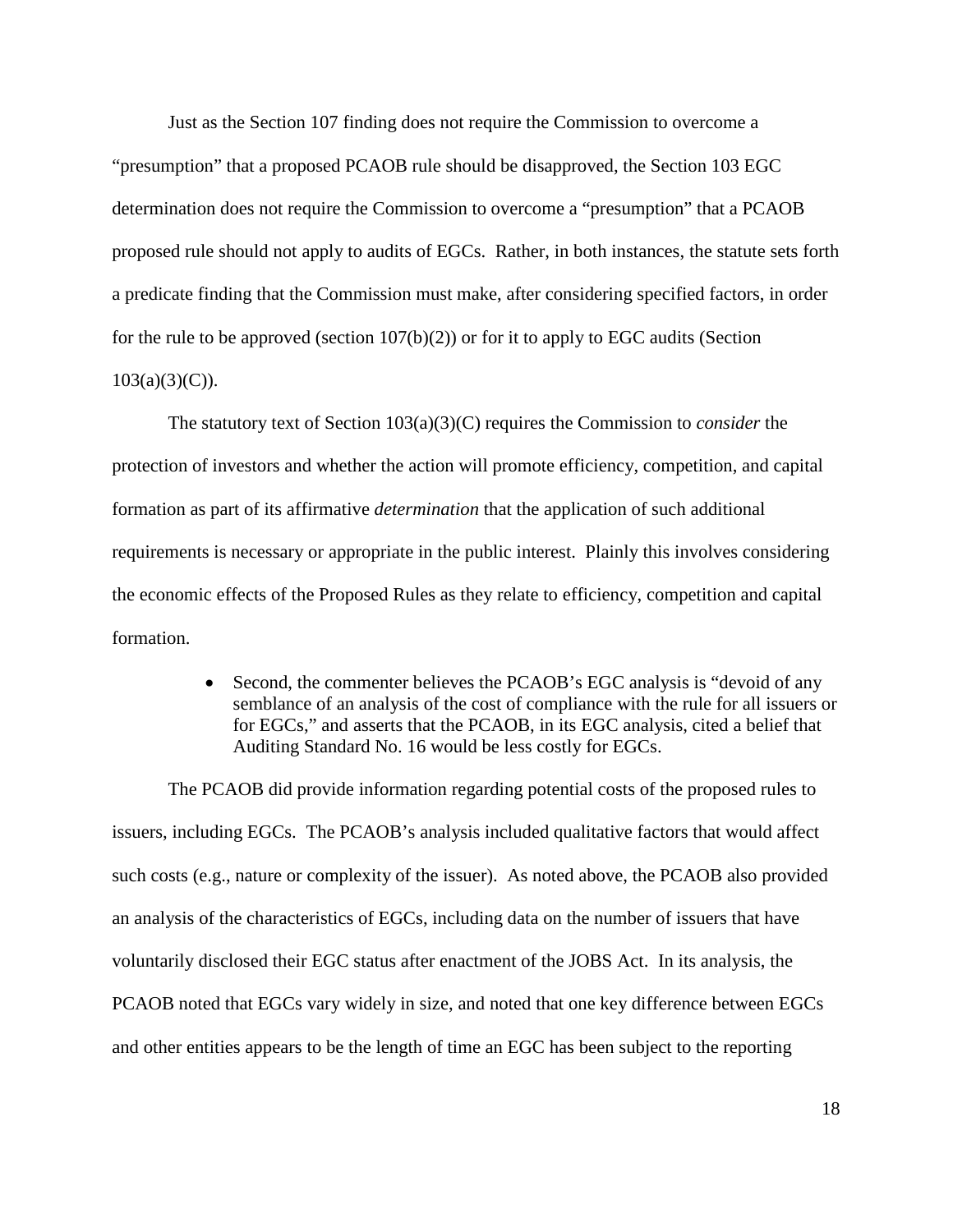requirements under the Exchange Act. In this regard, the PCAOB further described how this difference may in fact relate to the ability of the Proposed Rules to promote efficiency and capital formation for EGCs over other issuers.

Notwithstanding the commenter's assertion that the PCAOB believes the application of Auditing Standard No. 16 would be less costly for EGCs, no such statement is expressed in the PCAOB's EGC analysis. Rather, the PCAOB's EGC analysis reflects the Board's view that a company's size and complexity can affect the risks of material misstatement, and therefore, auditing challenges and audit strategies (matters that impact the amount of time and effort put into an audit). This point was reiterated in the PCAOB's letter to the Commission. In that letter, the PCAOB also provided examples of how communications required by Auditing Standard No. 16 could be tailored to the audit of a less complex company, which could have an impact on the overall cost of the audit and could help to avoid unnecessary costs.

Section  $103(a)(3)(C)$  does not require the Commission to conclude that a proposed PCAOB rule would be "less costly" for EGC audits than for other issuer audits in order to find that applying the rule to EGC audits would be necessary or appropriate in the public interest. The relative impact on EGCs *vis a vis* other issuers could be a factor to consider in whether the application of the proposed rules to EGC audits is necessary or appropriate in the public interest, after considering the protection of investors and whether the action will promote efficiency, competition, and capital formation. However, nothing in the statutory text indicates that the Commission's public interest finding hinges on whether, on a categorical basis, the requirements of a given PCAOB rule would be less costly for EGCs.

> • Third, the commenter disputes the relevance of existing audit committee communication requirements under PCAOB interim auditing standard AU sec.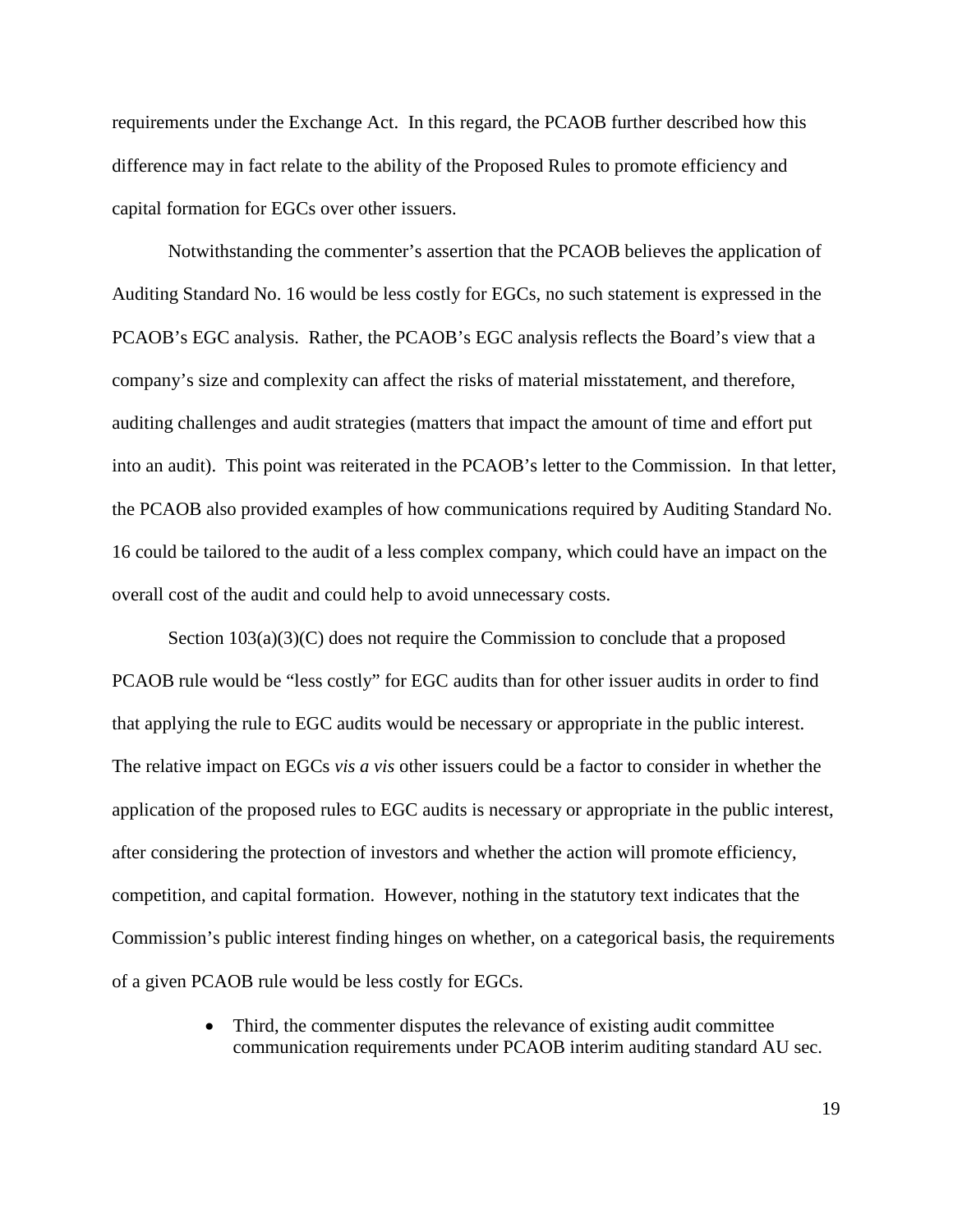380 to a discussion of the application of Auditing Standard No. 16 to audits of EGCs.

The Commission does not view the PCAOB's discussion of the Proposed Rules in relation to the existing standards as inconsistent with the proper analysis of an EGC determination. Rather, establishing a baseline for conducting an analysis of economic effects of a proposed regulatory action is an appropriate regulatory practice. Also, it is important to consider that currently, all issuers, including EGCs, are subject to the existing audit committee communication requirements of AU secs. 310 and 380 and Rule 2-07 of Regulation S-X. If the Commission determined that the Proposed Rules should not apply to audits of EGCs, AU secs. 310 and [38](#page-19-0)0 and Rule 2-07 of Regulation S-X would still apply to the audits of EGCs.<sup>38</sup>

 The Commission believes the PCAOB's EGC analysis appropriately describes the consequences of the Proposed Rules relative to the baseline. As the PCAOB notes in its submission, the impact of the Proposed Rules is largely incremental to existing requirements regarding communications between auditors and audit committees. Accordingly, this discussion of existing requirements is highly relevant to considering the impacts on efficiency, competition and capital formation that would be caused by applying the new standard to audits of EGCs. The Commission does not believe the Proposed Rules can be categorized as a major or profound change to the way auditors communicate with audit committees. In fact, the PCAOB received comments to this effect during its own due process. For example, one commenter observed that "many of the requirements [of the proposed rules] are already reflected in the best practices of

<span id="page-19-0"></span><sup>&</sup>lt;sup>38</sup> Also, the Commission does not view the PCAOB's highlighting the existing baseline as the sole justification to carry forward existing requirements. Rather, throughout the PCAOB's submission describing the individual requirements of the standard, while the PCAOB notes whether the particular requirement is new or carried forward, the PCAOB also explains why it chose to include them irrespective of whether they already are included in the existing standards.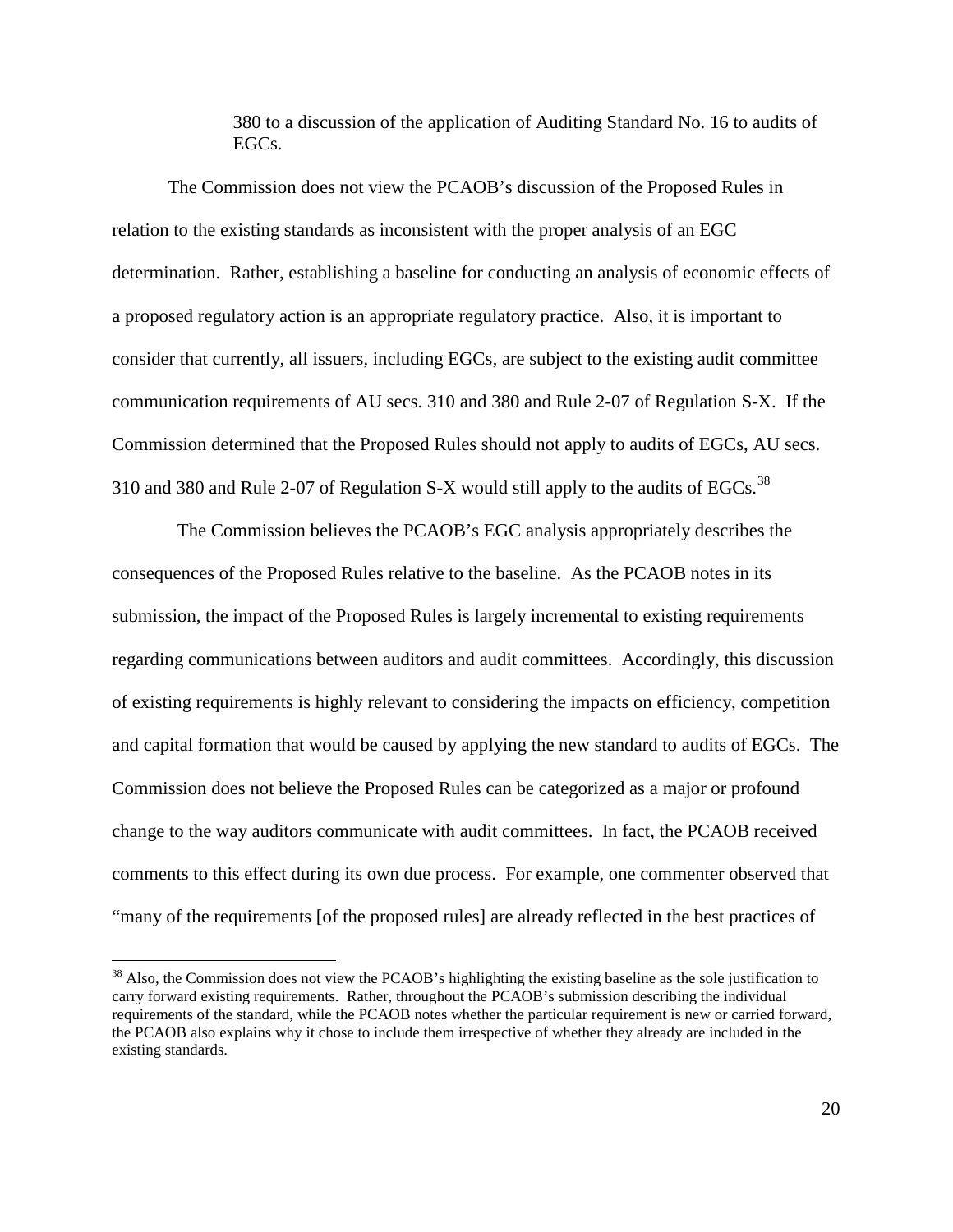audit firms and public companies."<sup>[39](#page-20-0)</sup> Another commenter to the PCAOB stated its "belieffl that auditors, in most cases, are already providing meaningful communications on the financial statement and audit areas that meet the spirit of the requirements of the Proposed Standard and go beyond what is currently required by the extant standards."[40](#page-20-1)

> • Fourth, the commenter raised a concern that the public was never afforded an opportunity to comment upon the impact of the proposed rules on the audits of EGCs.

Section  $103(a)(3)(C)$  requires the Commission to make the specified determination. The PCAOB submitted an EGC analysis that assisted the Commission in its own determination. The PCAOB's analysis was included in the Commission's notice of the Proposed Rules which provided an opportunity for the public, including the commenter, to submit comments on the analysis.[41](#page-20-2) The PCAOB also supplemented the record with additional information after comments were received. As noted above, based on the analysis submitted, the comments received, and the PCAOB's response, we believe the information in the record is sufficient for us to make the EGC determination.

> • Fifth, the commenter believes that the inspection findings cited in the PCAOB's EGC analysis do not provide any indication whether any of the audit committee communication failures involved the audits of EGCs. The commenter also criticizes the relevance of the PCAOB's citation to four year old research that

<span id="page-20-0"></span> $39$  See letter from The Society of Corporate Secretaries and Governance Professionals to the PCAOB (June 1, 2010). This letter may be viewed at: [http://pcaobus.org/Rules/Rulemaking/Docket030/032\\_SCSGP.pdf.](http://pcaobus.org/Rules/Rulemaking/Docket030/032_SCSGP.pdf)

<span id="page-20-1"></span><sup>&</sup>lt;sup>40</sup> See letter from Deloitte & Touche to the PCAOB (May 28, 2010). This letter may be viewed at: [http://pcaobus.org/Rules/Rulemaking/Docket030/020\\_DT.pdf.](http://pcaobus.org/Rules/Rulemaking/Docket030/020_DT.pdf) 

<span id="page-20-2"></span><sup>&</sup>lt;sup>41</sup> In addition, the commenter acknowledged that the JOBS Act was signed into law after the PCAOB's second comment period closed. The PCAOB did not re-expose the Proposed Rules again as part of its standard-setting process to seek public input on whether application of the Proposed Rules to EGC audits would be necessary or appropriate in the public interest, after considering the protection of investors, and whether the action will promote efficiency, competition, and capital formation.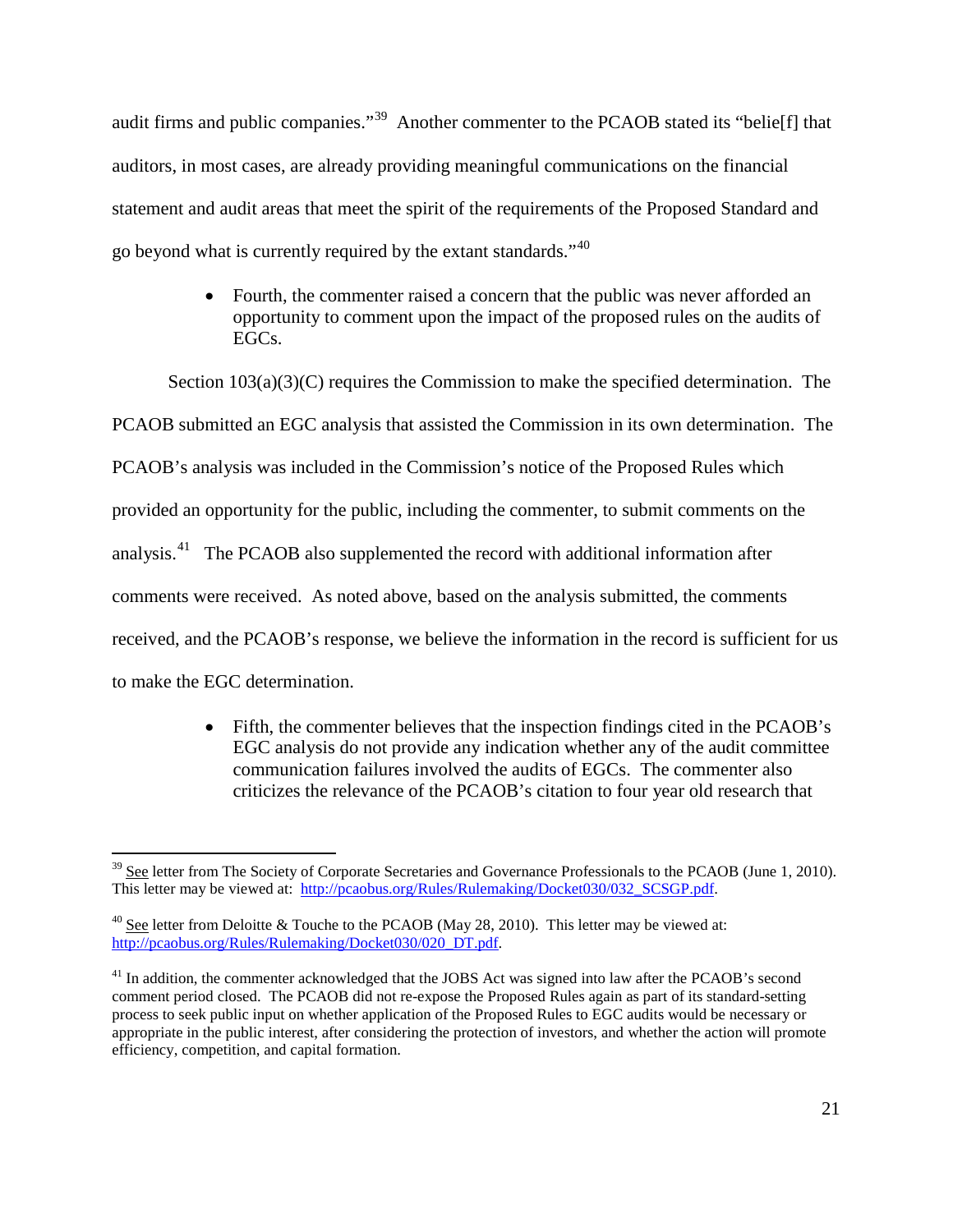indicated that audit committee oversight was having a positive impact on the overall quality of audits.

In its EGC analysis, the PCAOB cited its inspection findings as one input into its decision to bring together in one place audit committee communication requirements;<sup>[42](#page-21-0)</sup> and in its letter to the Commission, the PCAOB reiterated this point. The Commission believes it was appropriate for the PCAOB to consider its inspection findings in developing the Proposed Rules.

As to the PCAOB's reference in its EGC analysis to research, the Commission believes it was wholly appropriate for the PCAOB to highlight the relationship between audit committee communications and overall audit quality and improved financial reporting, given the relevance of the quality of financial reporting to considerations of efficiency and capital formation. It does not appear that the PCAOB was referencing the research identified by the commenter to justify the Proposed Rules themselves or was attempting to use research inconsistently or opportunistically to support its views. Rather, the PCAOB noted, citing to other research, that improved financial reporting quality promotes efficiency and capital formation. The PCAOB explained that the results of one of the studies cited in its EGC analysis supported its view that audit committee oversight of the auditor improves audit quality and financial reporting quality. The PCAOB then went on to discuss additional findings from its outreach and research that improved interaction between, and information shared, between the auditor and the audit committee enhances audit committee oversight and auditor performance.

### **IV. Conclusion**

The Commission has carefully reviewed and considered the Proposed Rules and the information submitted therewith by the PCAOB, including the PCAOB's EGC analysis, the

<span id="page-21-0"></span> $42$  See 77 Fed. Reg. at 57441.